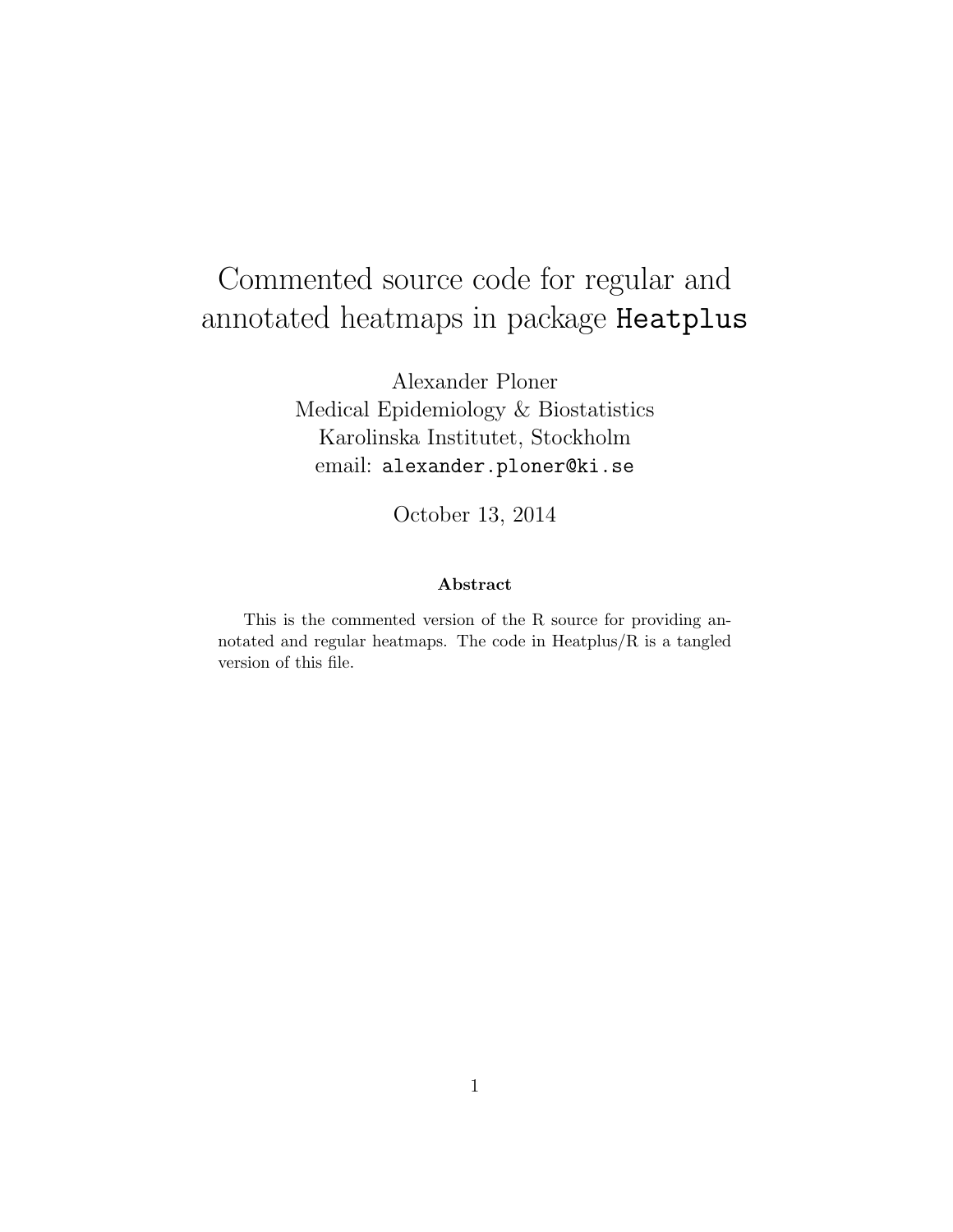# Contents

| $\mathbf 1$    |                          | <b>Helper</b> functions                                                         | 3  |
|----------------|--------------------------|---------------------------------------------------------------------------------|----|
|                | 1.1                      | Defining the plot layout $\dots \dots \dots \dots \dots \dots \dots$            | 3  |
|                | 1.2                      | Processing the argument lists $\dots \dots \dots \dots \dots \dots \dots \dots$ |    |
|                | 1.3                      |                                                                                 |    |
|                | 1.4                      | Defining nice breaks with nice colors                                           | 12 |
|                | 1.5                      |                                                                                 | 16 |
|                | 1.6                      | Pre-process annonation data frames                                              | 16 |
|                | 1.7                      |                                                                                 | 18 |
|                | 1.8                      |                                                                                 | 20 |
|                | 1.9                      | From the previous version $\dots \dots \dots \dots \dots \dots \dots$           | 20 |
| $\overline{2}$ | <b>Working functions</b> |                                                                                 | 23 |
|                | 2.1                      |                                                                                 | 23 |
|                | 2.2                      |                                                                                 | 26 |
| 3              | Wrapping functions       |                                                                                 | 29 |
|                | 3.1                      |                                                                                 | 29 |
|                | 3.2                      |                                                                                 | 29 |
|                | 3.3                      | Default standard annotated heatmap $\ldots \ldots \ldots \ldots$                | 29 |
|                | 3.4                      | Annotated heatmap for ExpressionSet                                             | 29 |
|                |                          |                                                                                 |    |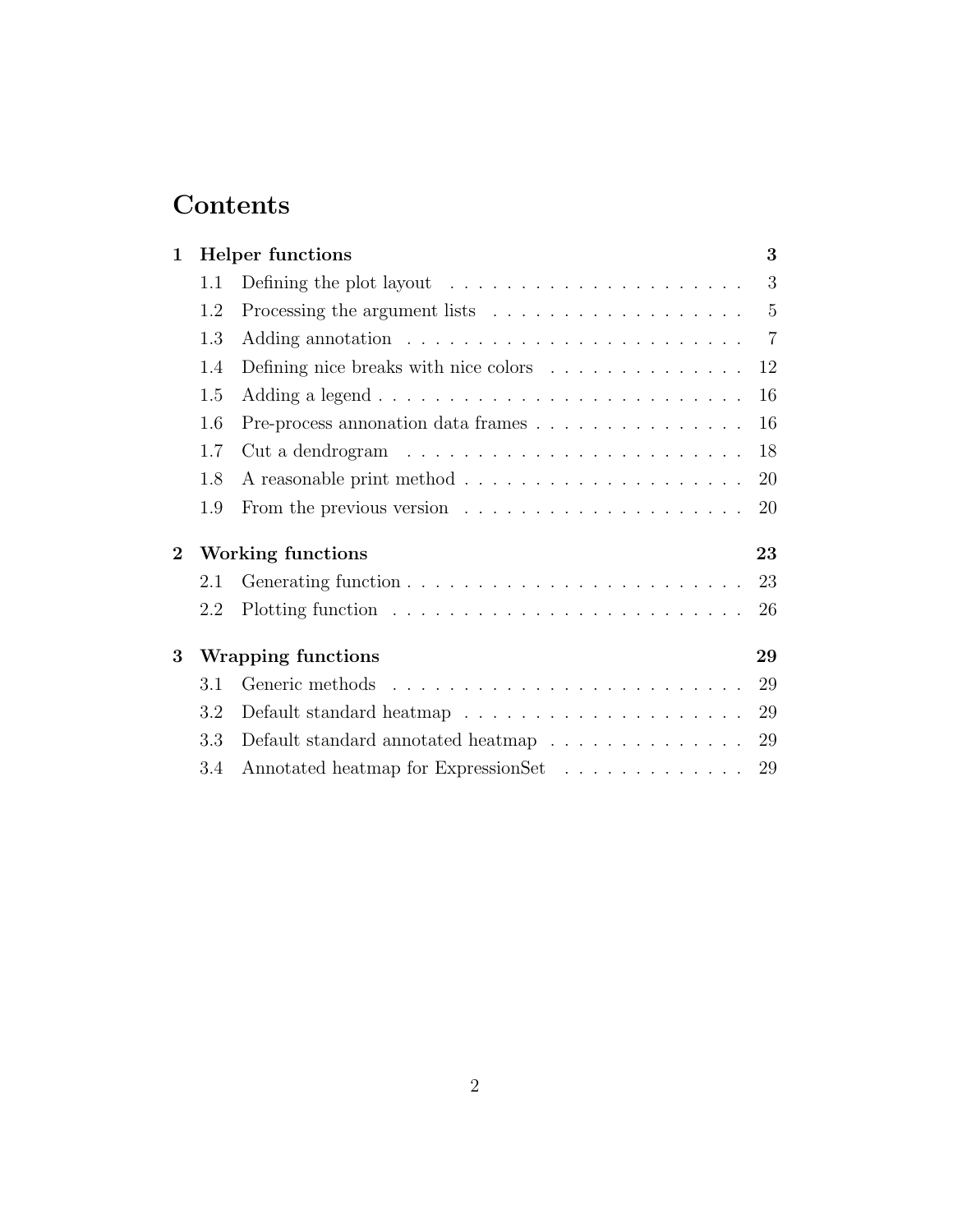## 1 Helper functions

### 1.1 Defining the plot layout

We start with an empty maximal layout (i.e. space for the central image, both row and column dendrograms and annotations, and legends on all four sides). We then fill in the numbers of the plots in a given order, as well as setting the corresponding widths and heights. At the end, we remove all empty plotting slots, compressing the maximal layout to the actual layout.

```
> heatmapLayout = function(dendrogram, annotation, leg.side=NULL, show=FALSE)
+ {
+ ## Start: maximum matrix, 5 x 5, all zero
+ ## Names for nice display post ante
+ 11 = matrix(0, nrow=5, ncol=5)+ ll.width = ll.height = rep(0, 5)
+ cnt = 1
+ rownames(ll) = c("leg3", "colDendro","image", "colAnn", "leg1")
+ colnames(ll) = c("leg2", "rowDendro","image", "rowAnn", "leg4")
+
+ ## The main plot
+ ll[3,3] = cnt
+ ll.width[3] = ll.height[3] = 5
+ cnt = cnt+1
+ ## The column dendrogram
+ if (dendrogram$Col$status=="yes") {
+ ll[2, 3] = 2
+ ll.width[3] = 5
+ ll.height[2] = 2
+ cnt = cnt+1
+ }
+ ## The row dendrogram
+ if (dendrogram$Row$status=="yes") {
+ ll[3, 2] = cnt
+ ll.width[2] = 2
+ ll.height[3] = 5
+ cnt = cnt+1
+ }
```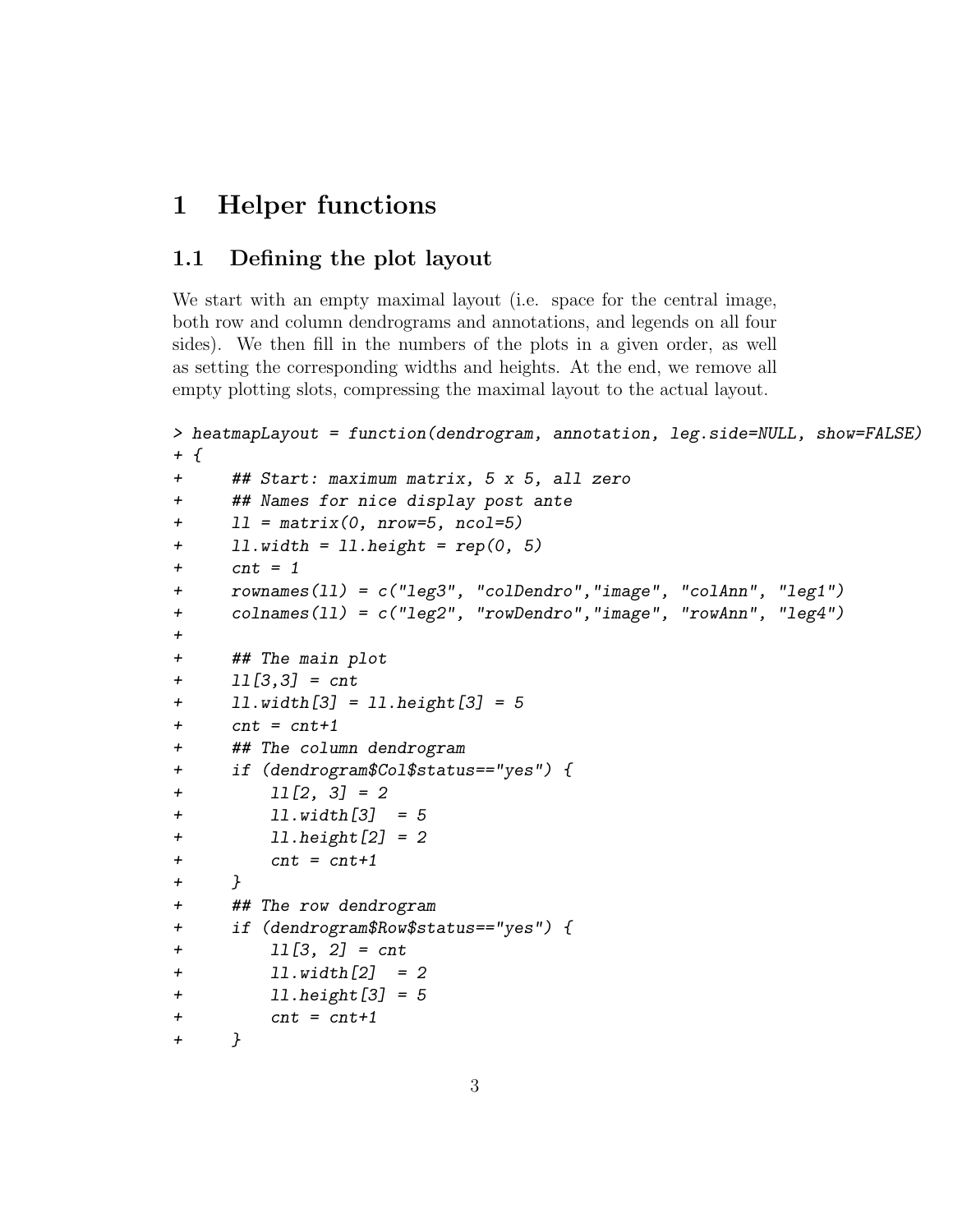```
+ # Column annotation
+ if (!is.null(annotation$Col$data)) {
+ ll[4, 3] = cnt
+ ll.width[3] = 5
+ ll.height[4] = 2
+ cnt = cnt+1
+ }
+ ## Row annotation
+ if (!is.null(annotation$Row$data)) {
+ ll[3, 4] = cnt
+ ll.width[4] = 2
+ ll.height[3] = 5
+ cnt = cnt+1
+ }
+ ## Legend: if no pref specified, go for empty, if possible
+ if (is.null(leg.side)) {
+ if (dendrogram$Row$status != "yes") {
+ leg.side = 2
+ } else if (is.null(annotation$Row$data)) {
+ leg.side = 4
+ } else if (is.null(annotation$Col$data)) {
+ leg.side = 1
+ } else if (dendrogram$Col$status != "yes") {
+ leg.side = 3
+ } else {
+ leg.side = 4
+ }
+ }
+ ## Add the legend space
+ if (leg.side==1) {
+ ll[5,3] = cnt
+ ll.width[3] = 5
+ ll.height[5] = 1
+ } else if (leg.side==2) {
+ ll[3,1] = cnt
+ ll.width[1] = 1
+ ll.height[3] = 5
+ } else if (leg.side==3) {
```

```
4
```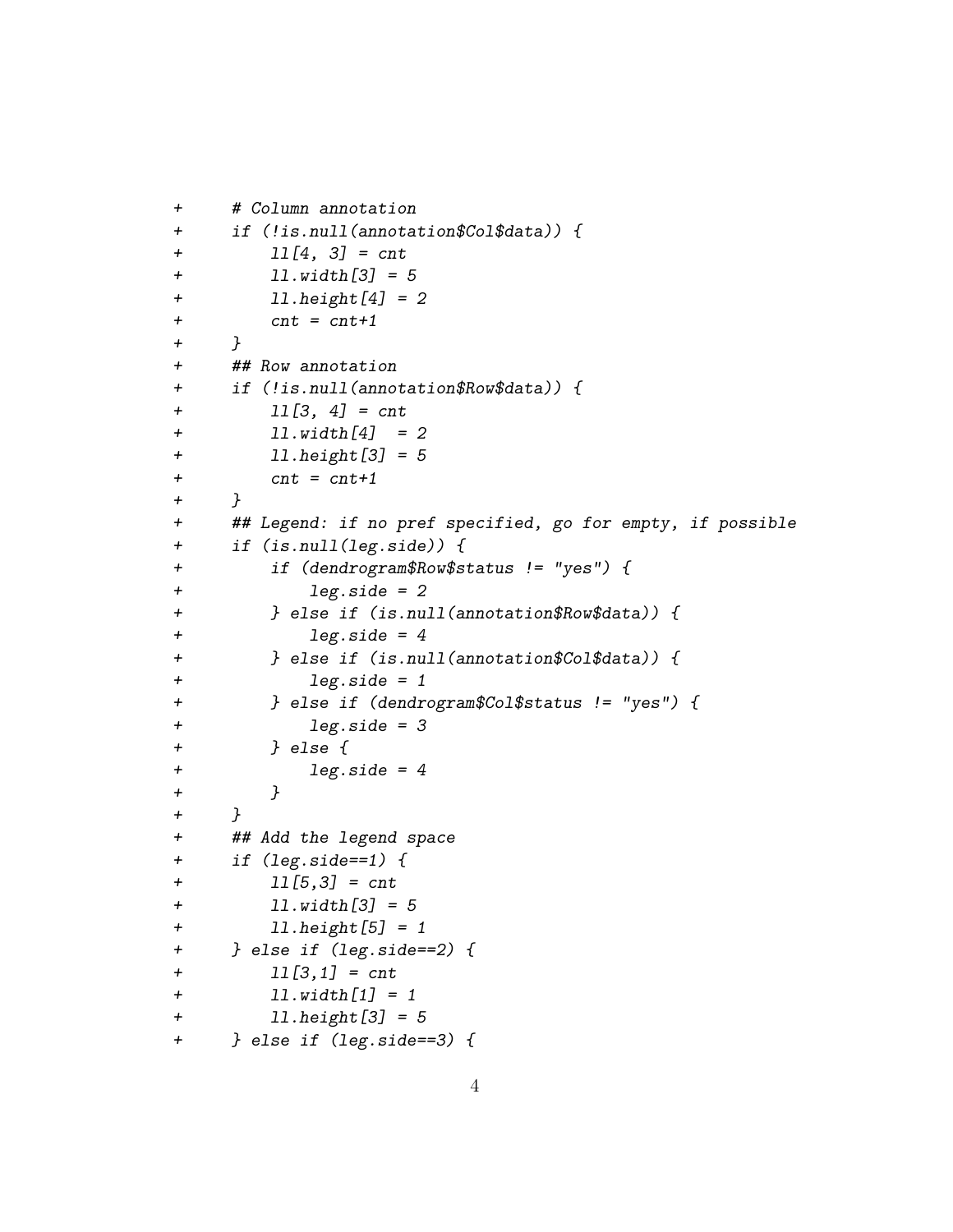```
+ ll[1,3] = cnt
+ ll.width[3] = 5
+ ll.height[1] = 1
+ } else if (leg.side==4) {
+ ll[3,5] = cnt
+ ll.width[5] = 1
+ ll.height[3] = 5
+ }
+
+ ## Compress
+ ndx = rowSums(11)!=0
+ ll = ll[ndx, , drop=FALSE]
+ 11. height = 11. height[ndx]+ ndx = colSums(11)!=0
+ ll = ll[, ndx, drop=FALSE]
+ ll.width = ll.width[ndx]
+ ## Do it - show it
+ if (show) {
+ layout(ll, width=ll.width, height=ll.height, respect=TRUE)
+ layout.show(max(ll))
+ }
+ return(list(plot=ll, width=ll.width, height=ll.height, legend.side=leg.sid
+ }
```
### 1.2 Processing the argument lists

Seeing as we have very much the same possible arguments for row and column dendrograms, annotations and clustering, we follow the example of the lattice argument scales, which uses sub-lists named x and y to set axis-specific elements, and otherwise assumes that all other arguments are set for both axes. The underlying code can be seen in xyplot.formula and construct.scales in package lattice and modifyList (which has migrated from lattice to utils).

modifyList fills in recursively all entries from a source list into a target list, including entries that do not exist in the target list. I'd like to be a bit more strict here, and only copy entries from the source list that already exist under the same name in the target list (only overwrite, no new write):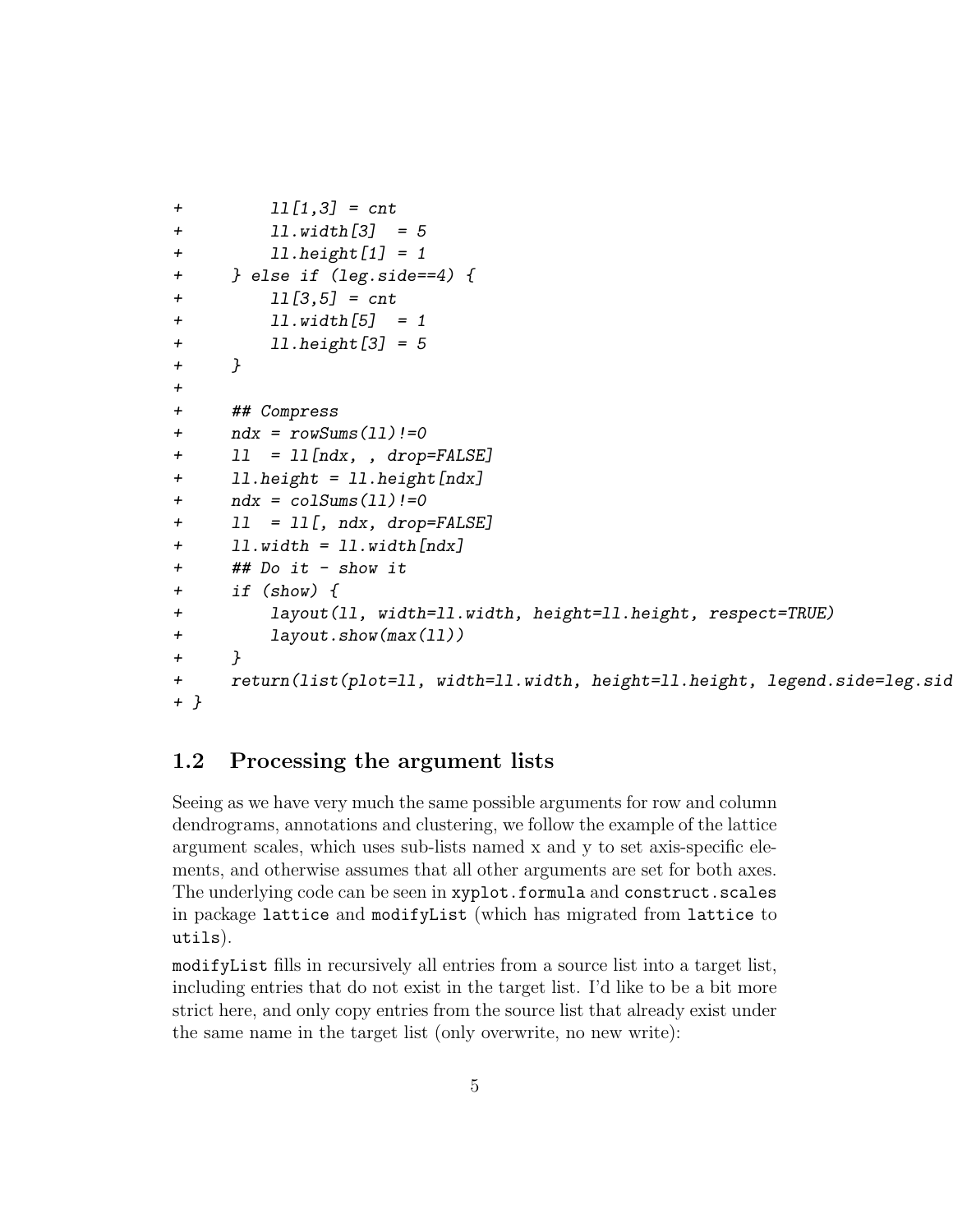```
> modifyExistingList = function(x, val)
+ {
+ if (is.null(x)) x = list()+ if (is.null(val)) val = list()
+ stopifnot(is.list(x), is.list(val))
+ xnames <- names(x)
+ vnames <- names(val)
+ for (v in intersect(xnames, vnames)) {
+ x[[v]] <- if (is.list(x[[v]]) && is.list(val[[v]]))
+ modifyExistingList(x[[v]], val[[v]])
+ else val[[v]]
+ }
+ x
+ }
```
Note that this code accepts NULL as valid shorthand for the empty list list(). We can use this generic function within a specific function for extracting heatmap-related arguments:

```
> extractArg = function(arglist, deflist)
+ {
+ if (missing(arglist)) arglist = NULL
+ al2 = modifyExistingList(deflist, arglist)
+ row = col = al2
+ row = modifyExistingList(row, arglist[["Row"]])
+ col = modifyExistingList(col, arglist[["Col"]])
+ list(Row=row, Col=col)
+ }
```
arglist is the list of arguments as passed into the calling function; deflist is a complete list of all possible entries (arguments) for this list, but without the recursive sub-lists Row and Col. The function first copies the globally set options from the argument list into the default template, using this as the base for the row- and column specific argument lists, and only then copies in the entries set in the sub-lists. It returns a list with two entries, Row and Col, where all possible options are set (possibly to their default), making it easy to process.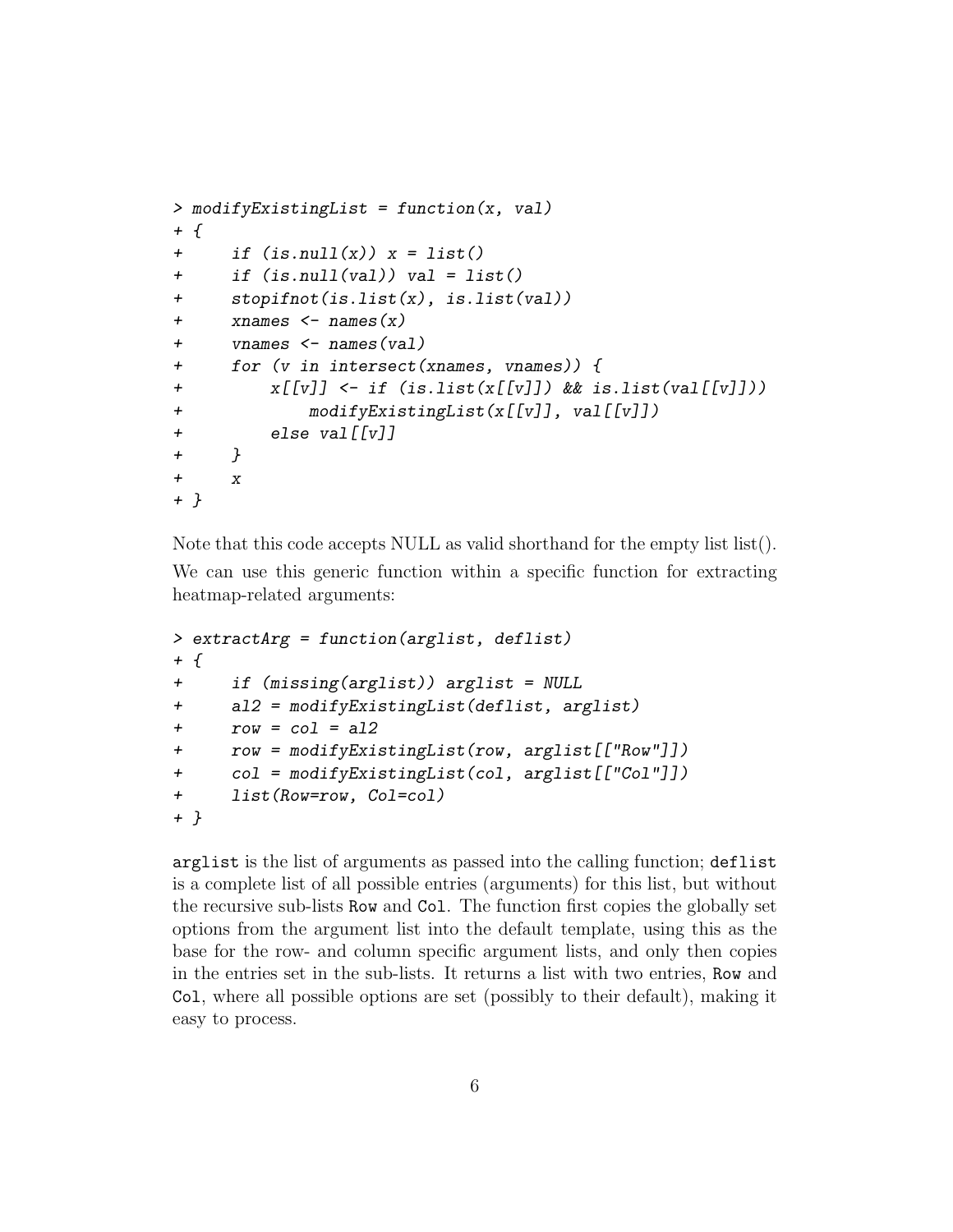### 1.3 Adding annotation

This is a completely reworked version of the original picket plot. The most important differences from a user point of view are that a) we can have more than one covariate (non-factor), and b) we do not have to convert factors to binaries by hand. On the technical side, this is done by drawing everything in one plot window (instead of having a separate plot window for the covariate, as previously).

We use the pre-processor function convAnnData to convert the data to a numerical matrix of binary indicators and numerical variables.

In terms of mostly hidden functionality, picket plots can now be plotted vertically as well as horizontally: in principle, a small change, but a clean implementation requires some re-arrangement of the code. What I have done here is to separate the set-up of the plot and the actual drawing as far as possible, so that essentially, I only have to swap coordinates at one place, if required. A really clean implementation would split the function into a generating function and a plotting function. Note that internally, we work with matrices with two columns for x- and y-coordinates, even for single points.

The current implementation could be improved – the function has been simplified by moving all of the pre-processing to convAnnData, but some of the internal looping does not take this into account and could be simplified.

```
> picketPlot = function (x, grp=NULL, grpcol, grplabel=NULL, horizontal=TRUE, as
+ #
+ # Name: picketPlot (looks like a picket fence with holes, and sounds like the
+ # pocketplot in geostatistics)
+ # Desc: visualizes a pattern of 0/1/NAs by using bars, great for annotating a
+ # heatmap
+ # Auth: Alexander.Ploner@meb.ki.se 181203
+ #
+ # Chng: 221203 AP loess() with degree < 2
+ # 260104 AP
+ # - made loess() optional
+ # - better use of space if no covariate
+ # 030304 AP
+ # - added RainbowPastel() as default colors
```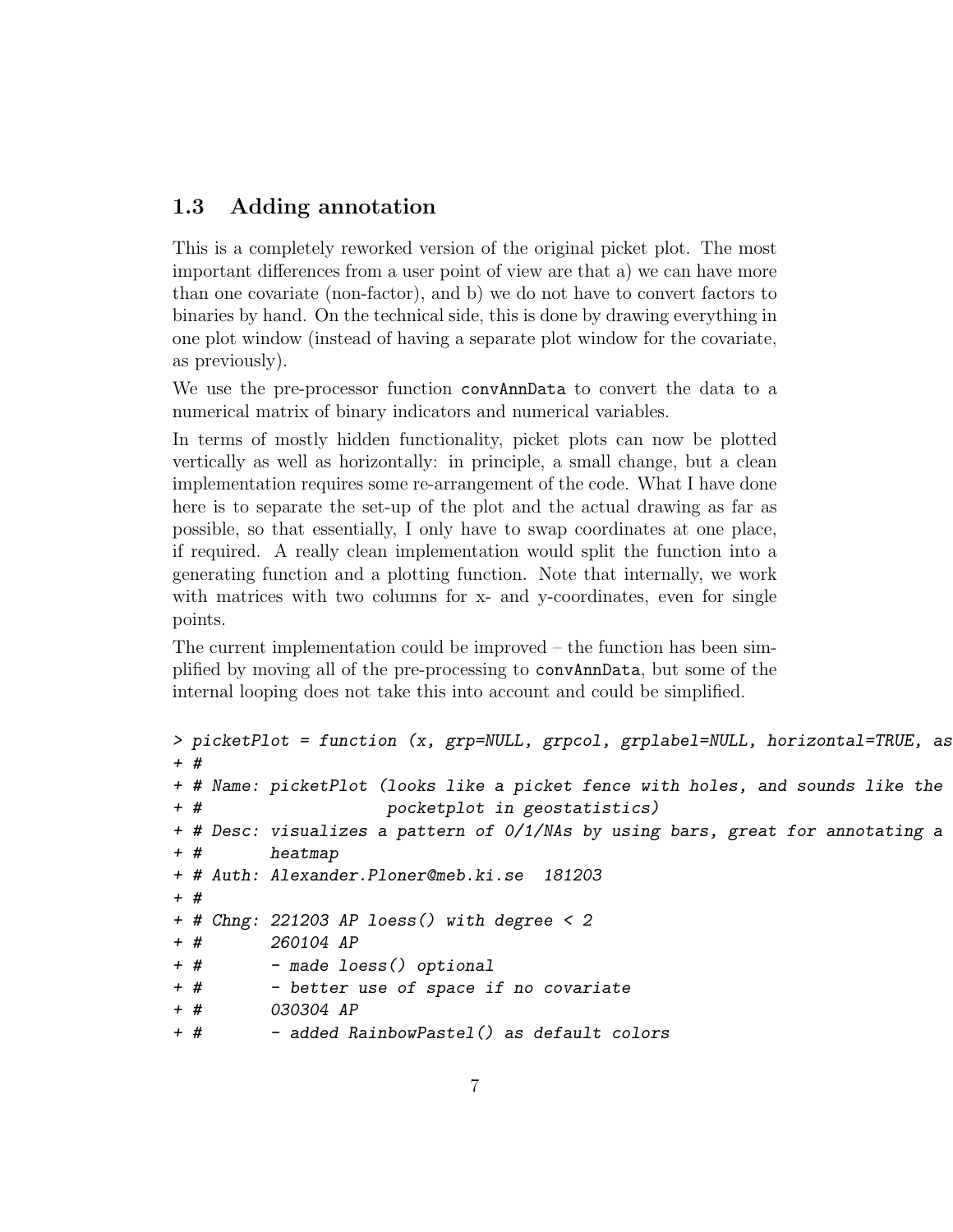```
+ # - check grplabel before passing it to axis
+ # 2010-07-08 AP
+ # - complete re-write
+ # 2010-08-28
+ # - re-arranged code for vertical/horizontal drawing
+ {
+ # deal with the setup
+ cc = picketPlotControl()
+ cc[names(control)] = control
+
+ ## Convert/check the data
+ x = convAnnData(x, asIs=asIs)
+
+ # Count variables, panels, types
+ n\textrm{ samp} = n\textrm{row}(x)+ npanel = ncol(x)+ bpanel = apply(x, 2, function(y) all(y[is.finite(y)] \text{\%in\%} c(0,1)) )
+
+ # Compute panel heights, widths
+ panelw = nsamp*(cc$boxw+2*cc$hbuff)
+ panelh = cc$boxh+2*cc$vbuff
+ totalh = sum(panelh * ifelse(bpanel, 1, cc$numfac))
+ LL = cbind(0, 0)+ UR = cbind(panelw, totalh)
+
+ # Set up the x-values for a single panel
+ xbase = seq(cc$hbuff, by=cc$boxw+2*cc$hbuff, length=nsamp)
+ xcent = xbase + cc$boxw/2
+
+ # if we get a cluster variable, we have to set differently colored
+ # backgrounds; this assumes that the grp variable is sorted in the
+ # way it appears on the plot
+ if (!is.null(grp)) {
+ grp = as.integer(factor(grp, levels=unique(grp)))
+ tt = table(grp)+ gg = length(tt)+ grpcoord = c(0,cumsum(tt/sum(tt))*panelw)
+ grp0 = cbind(grpcoord[1:gg], rep(0, gg))
```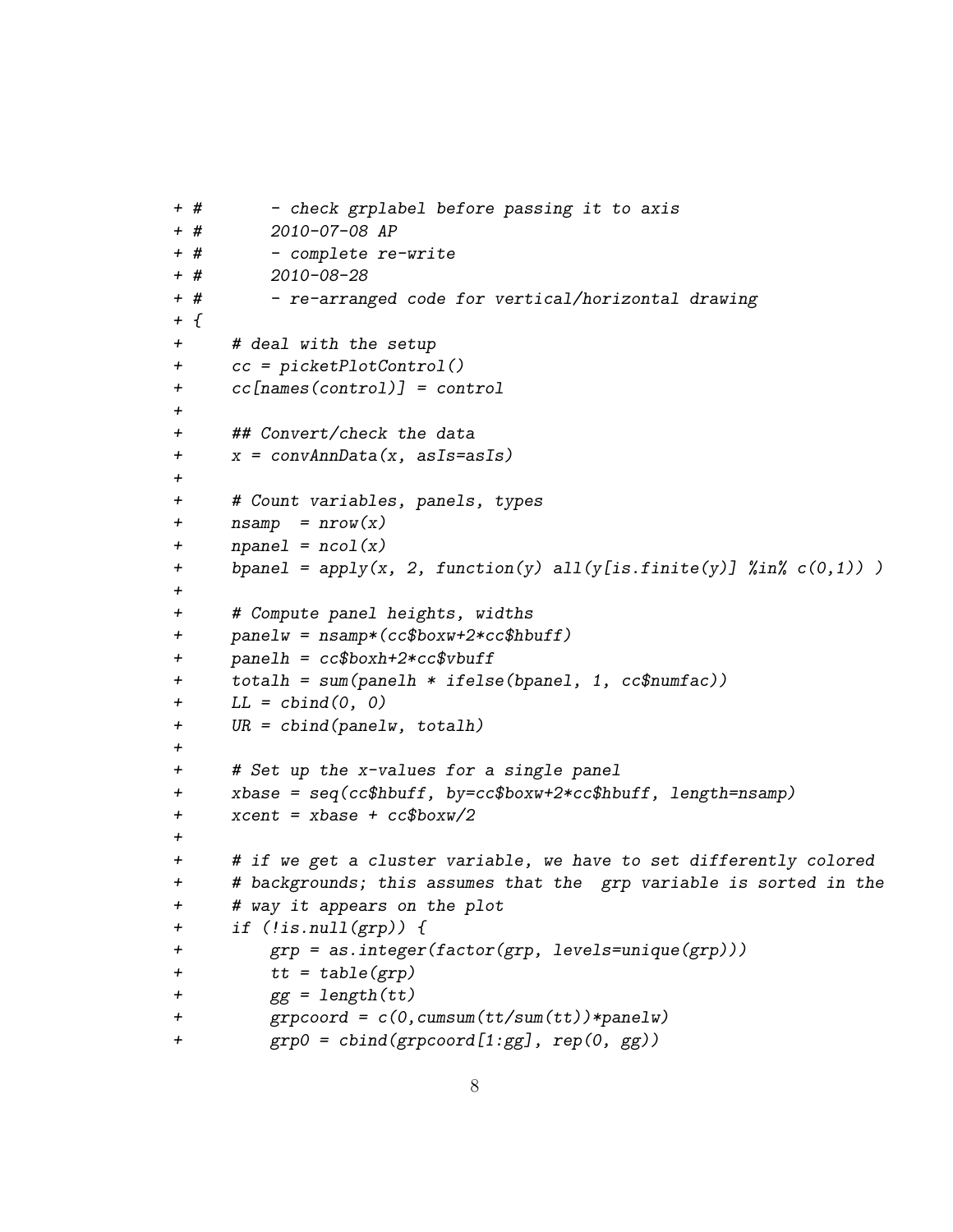```
+ grp1 = cbind(grpcoord[2:(gg+1)], rep(totalh, gg))
+ if (missing(grpcol)) {
+ grpcol=RainbowPastel
+ }
+ if (is.function(grpcol)) grpcol = grpcol(gg)
+ }
+
+ # Loop over vars and fill in the panels
+ panels = list()
+ voff = 0+ for (i in 1:npanel) {
+ if (bpanel[i]) {
+ ## Coordinates
x0 = xbase+ x1 = x0 + cc$box+ y0 = voff + cc$vbuff
+ y1 = y0 + cc$boxh+ ## Set fill
+ fill = ifelse(x[, i, drop=FALSE]==1, "black", "transparent")
+ fill[is.na(fill)] = cc$nacol
+ label = colnames(x)[i]
+ labcc = if (!is.null(label)) (y0+y1)/2 else NULL
+ panels[[i]] = list(11=cbind(x0, y0), ur=cbind(x1, y1), fill=fill,+ voff = voff + panelh
+ } else {
+ xv = x[, i]+ rr = range(xv, na.rm=TRUE)+ yval = voff + cc$vbuff*cc$numfac + ((xv - rr[1])/(rr[2] - rr[1]))*+ if ((cc$degree>0) & (cc$span>0)){
+ yy = predict(loess(yval~xcent, span=cc$span, degree=cc$degree))
+ } else {
+ yy = rep(NA, length(xcent))
+ }
+ label = colnames(x)[i]
+       labcc = if (!is.null(label)) mean(range(yval, na.rm=TRUE)) else NU
+ axlab = pretty(range(xv, na.rm=TRUE))
+ axcc = voff + cc$vbuff*cc$numfac + ((axlab - rr[1])/(rr[2] - rr[1]))+ panels[[i]] = list(raw=cbind(xcent, yval), smo=cbind(xcent, yy), l
```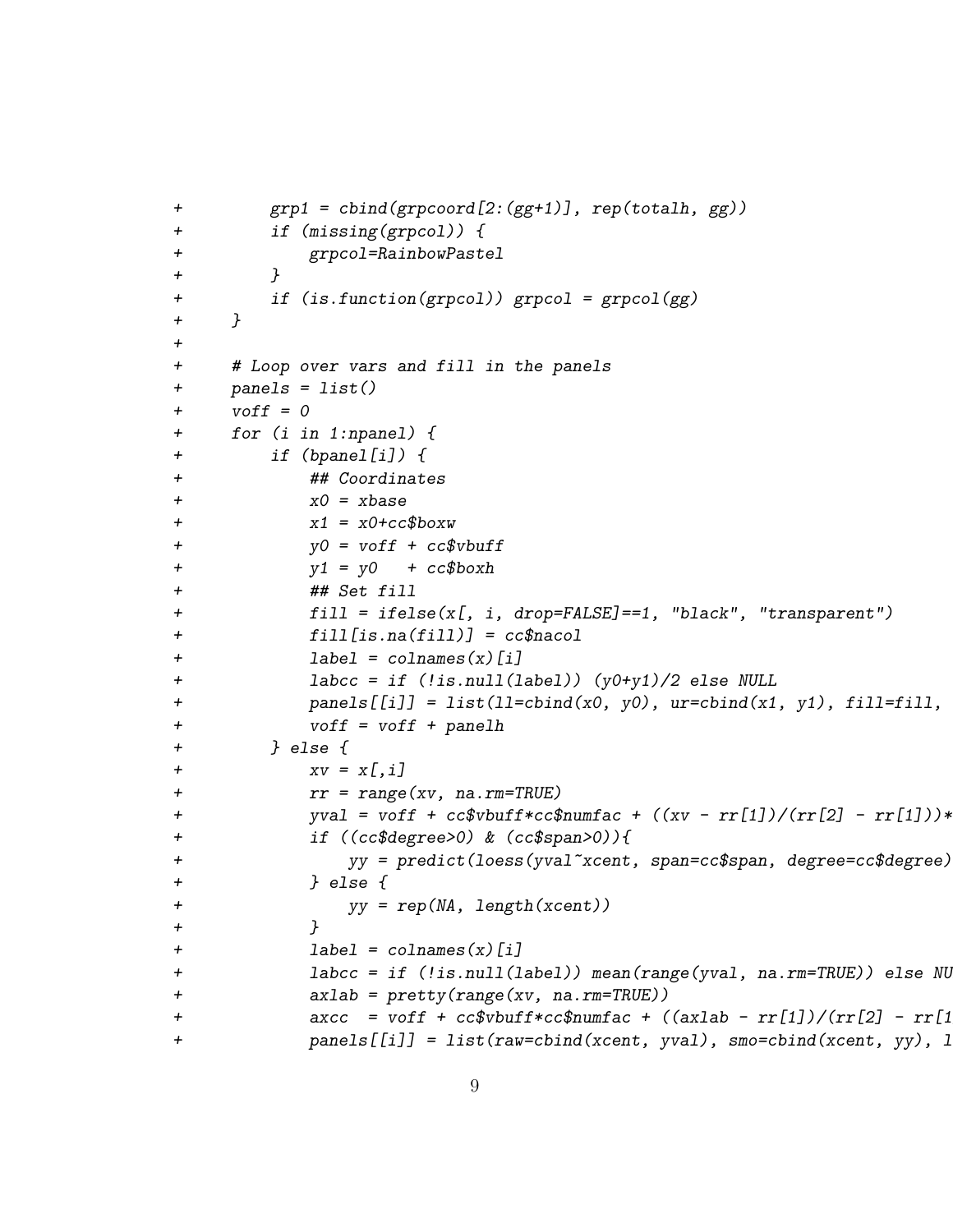```
+ voff = voff + panelh*cc$numfac
+ }
+ }
+
+ # if grplabels are given, we add another horizontal axis to the
+ # last plot (independent of whether it is binvar or contvar)
+ if (!is.null(grp) & !is.null(grplabel)) {
+ mids = (grpcoord[1:gg] + grpcoord[2:(gg+1)])/2
+ # Is the grplabel ok?
+ labelnum = length(grplabel)
+ if (labelnum < gg) {
+ warning("more groups than labels (filling up with blanks)")
+ grplabel = c(grplabel, rep(" ", gg-labelnum))
+ } else if (gg < labelnum) {
+ warning("more labels than groups (ignoring the extras)")
+ grplabel = grplabel[1:gg]
+ }
+ }
+
+ ## Switch coordinates, if you have to
+ h2v = function(cc) cbind(cc[,2]-totalh, cc[,1])
+ if (horizontal) {
+ grpaxis = 1
+ labaxis = 2
+ covaxis = 4
+ \qquad \qquad \qquad \qquad \qquad \qquad \qquad \qquad \qquad \qquad \qquad \qquad \qquad \qquad \qquad \qquad \qquad \qquad \qquad \qquad \qquad \qquad \qquad \qquad \qquad \qquad \qquad \qquad \qquad \qquad \qquad \qquad \qquad \qquad \qquad \qquad \qquad \qquad \qquad \qquad \qquad \qquad \qquad + } else {
+ grpaxis = 4
+ labaxis = 3
+ covaxis = 1
+ \qquad \qquad \qquad \qquad \qquad \qquad \qquad \qquad \qquad \qquad \qquad \qquad \qquad \qquad \qquad \qquad \qquad \qquad \qquad \qquad \qquad \qquad \qquad \qquad \qquad \qquad \qquad \qquad \qquad \qquad \qquad \qquad \qquad \qquad \qquad \qquad \qquad+ ## Rotate
+ LL = h2v(LL)+ UR = h2v(UR)+ if (!is.null(grp)) {
+ \text{grp0} = \text{h2v}(\text{grp0})+ grp1 = h2v(grp1)
+ }
```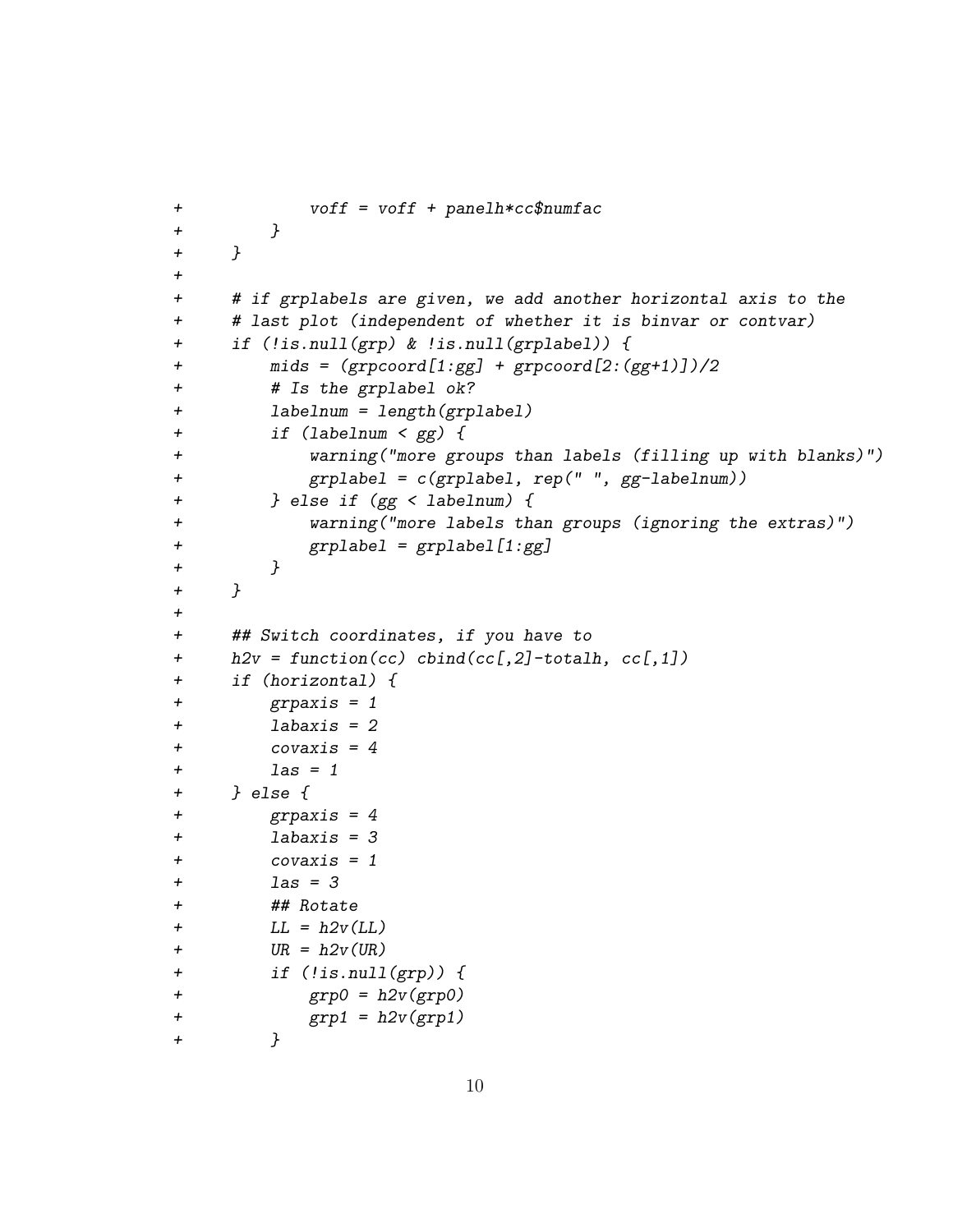```
+ for (i in 1:npanel) {
+ panels[[i]][[1]] = h2v(panels[[i]][[1]])
+ panels[[i]][[2]] = h2v(panels[[i]][[2]])
+ panels[[i]]$labcc = panels[[i]]$labcc - totalh
+ panels[[i]]$axcc = panels[[i]]$axcc - totalh
+ }
+ }
+
+ # Set up the plot
+ plot(rbind(LL, UR), type="n", xaxt="n", yaxt="n", xlab="", ylab="")
+ # Add the colored rectangles, if required
+ if (!is.null(grp)) {
+ rect(grp0[,1], grp0[,2], grp1[,1], grp1[,2], col=grpcol, border="trans+ }
+ # Loop over vars and fill in the panels
+ for (i in 1:npanel) {
+ if (bpanel[i]) {
+ ## Do the rectangles
+ with(panels[[i]], rect([1[,1], 1][,2], ur[,1], ur[,2], col=fill, b+ } else {
+ with(panels[[i]], points(raw[,1], raw[,2], pch=cc$pch, cex=cc$cex.
+ if ((cc$degree>0) & (cc$span>0)){
+ with(panels[[i]], lines(smo[,1], smo[,2]))
+ }
+ with(panels[[i]], axis(covaxis, at=axcc, label=axlab))
+ }
+ ## Name panel (regardless of type)
+ if (!is.null(panels[[i]]$label)) {
+        axis(labaxis, at=panels[[i]]$labcc, label=panels[[i]]$label, las=1
+ }
+ }
+ # if grplabels are given, we add another horizontal axis to the
+ # last plot (independent of whether it is binvar or contvar)
+ if (!is.null(grp) & !is.null(grplabel)) {
+ axis(grpaxis, grpcoord, label=FALSE, tcl=-1.5)
+ axis(grpaxis, mids, label=grplabel, font=2, cex.axis=cc$cex.label, tic
+ }
+ invisible(panels)
```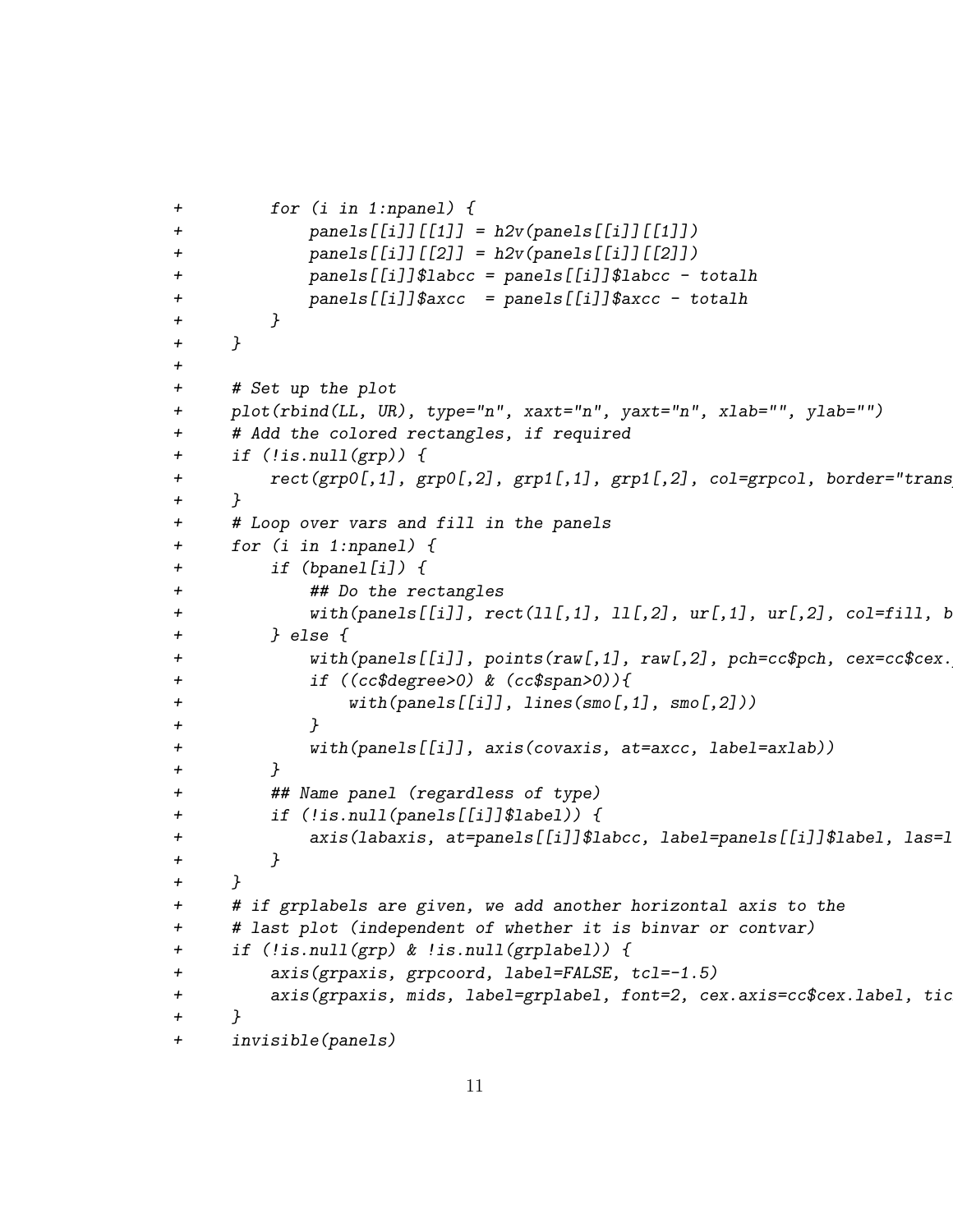+ }

Note that picketPlot makes use of a small helper function that returns the list of default settings for the control list. This has been externailzed so that annHeatmap2 has access to it for setting up a correct parsing template (see below): not pretty, but simple.

```
> picketPlotControl = function()
+ {
+ list(boxw=1, boxh=4, hbuff=0.1, vbuff=0.1, span=1/3, nacol=gray(0.85),
+ degree=1, cex.label=1.5, numfac=2, pch=par("pch"), cex.pch=par("cex"),
+ col.pch=par("col") )
+ }
```
#### 1.4 Defining nice breaks with nice colors

Breaks I find that the specification of the classes is entirely insufficient in the old version: essentially using the equidistant classes from image, with the trim and equalize modifiers. This, of course, will not do: we want nice breaks (round numbers), we want our equidistant classes centered around zero, and we want to be able to specifiy a set of breaks of our own choosing.

This is achieved via the argument breaks that works a little bit like the argument of the same name for function cut: a vector specifies the actual breaks, and a single number is interpreted as the desired number of equidistant classes. However, we do not just chop up the range of the values into a suitable number of classes, we use the function pretty to get nice round breaks; the number of resulting intervals can very slightly from the suggested number.

For the special case that we have both negative and positive numbers, we make sure that zero is one of the breaks, so that the intervals extend somewhat symmetrically around zero. For the default behaviour of standardizing the rows of the data matrix, this is eminently reasonable.

All of this is packed into a helper function, of course:

```
> niceBreaks = function(xr, breaks)
+ {
+ ## If you want it, you get it
```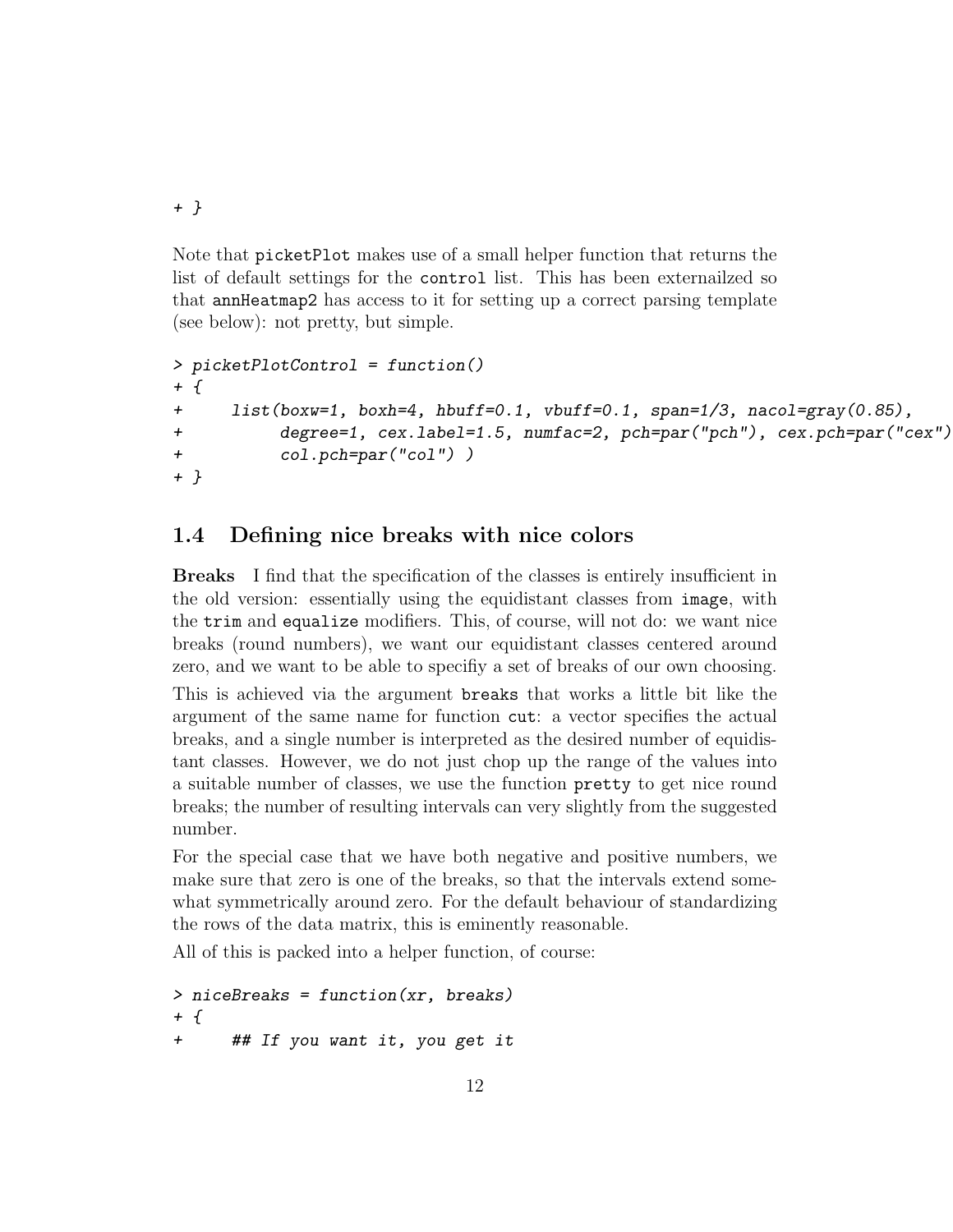```
+ if (length(breaks) > 1) {
+ return(breaks)
+ }
+ ## Ok, so you proposed a number
+ ## Neg and pos?
+ if ( (xr[1] < 0) & (xr[2] > 0) ) {
+ xminAbs = abs(xr[1])+ xmax = xr[2]+ nneg = max(round(breaks * xminAbs/(xmax+xminAbs)), 1)
+ npos = max(round(breaks * xmax/(xmax+xminAbs)), 1)
+ nbr = pretty(c(xr[1], 0), nneg)+ pbr = pretty(c(0, xr[2]), npos)+ ## Average of the proposed interval lengths,
+ ## nice enough for us
+ diff = ( (nbr[2]-nbr[1]) + (pbr[2] - pbr[1]) ) / 2
+ nbr = diff * ( (xr[1] %/% diff) : 0 )
+ pbr = diff * ( 1 : (xr[2] %/% diff + 1) )
+ breaks = c(hbr, phr)+ } else { ## only pos or negs
+ breaks = pretty(xr, breaks)
+ }
+ breaks
+ }
```
Note that the user is free to specify breaks that do not cover the whole range of the data, in which case we could

- replace values outside the breaks with the smallest or largest break (for display only, of course),
- cleverly indicate in the legend that there are more values beyond the indicated limits, by adding  $a < or > sign$  in the annotation.

This would neatly implement functionality comparable to the original trimargument, avoiding the problem of outliers compressing the display scale.

Potentially, we may want use quantile-based breaks (i.e. equal counts instead of equal lengths), but this remains to be seen.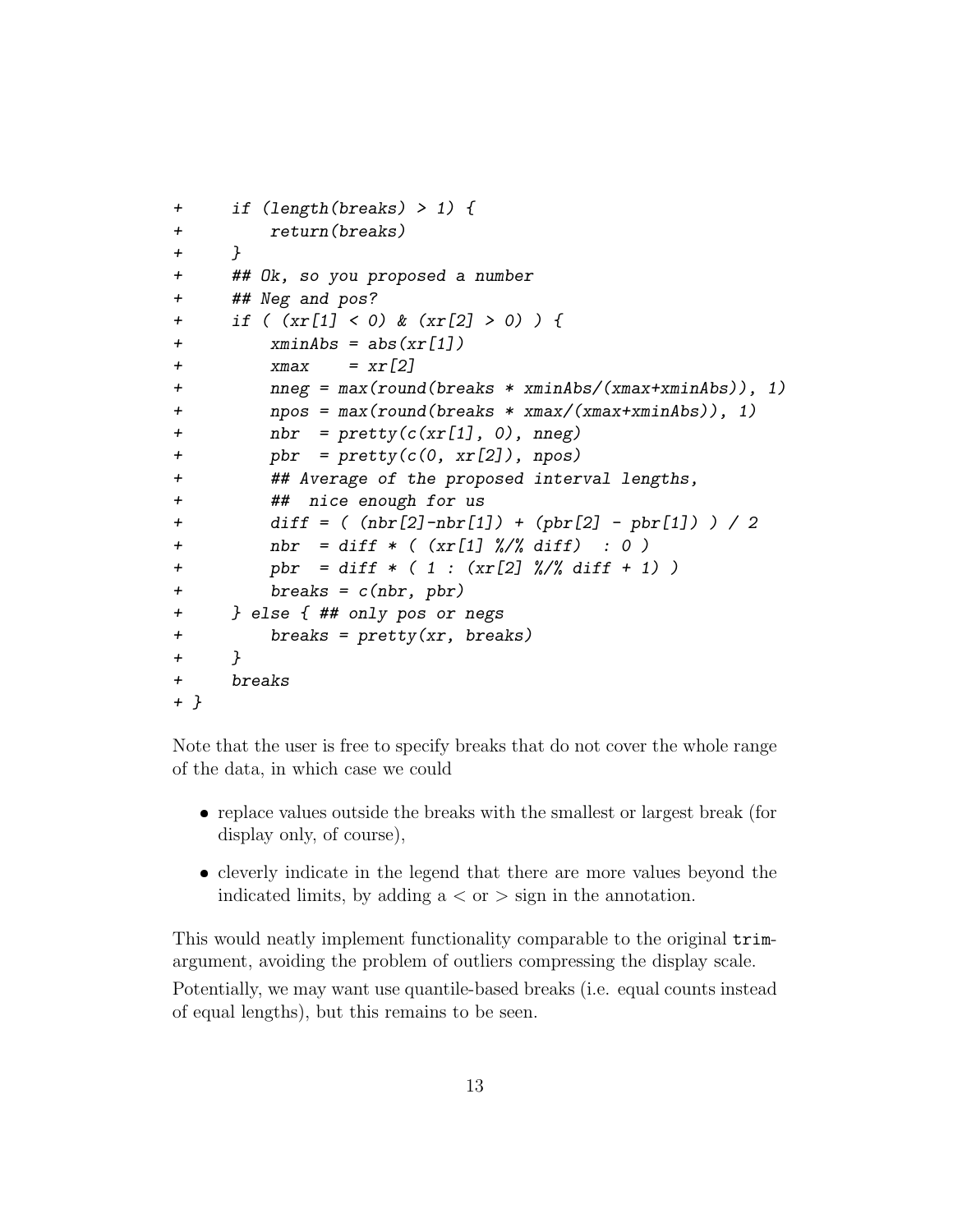Colors Once we have defined a nice set of breaks, we want to be able to specify the colors for the corresponding intervals. Again, we aim for convenience in case of the default situation of standardized data – i.o.w. when we have breaks that are symmetric around zero, we want to have colors that are symmetric around zero, or more precisely, a color range that is symmetric around zero, whether or not the actual values are. E.g. in case of the classical green to black to red scale for (log) gene expression and data ranging from  $-2$  to  $+3$ , we want to have black (with red or green tinge) in the center, full green at  $-3$  and full red at  $+3$ ; this means that there will be no full red in central plot, but we get a visual impression of the asymmetry in the data. (Note that this can be handled in different ways in the legend).

On the other hand, we want to allow the user to specify exactly the colors they feel are necessary. Therefore, colors can be specified via the argument col in two ways:

- 1. as a vector of colors (generally through a call to a palette function as in e.g. heat.colors $(12)$ ),
- 2. as the name of a palette function; in this case, the result will depend on whether or not the breaks are symmetric around zero: if not, we get the standard palette for the implied number of classes; if symmetric, we get the extended color space as outlined above.

```
> breakColors = function(breaks, colors, center=0, tol=0.001)
+ {
+ ## In case of explicit color definitions
+ nbreaks = length(breaks)
+ nclass = nbreaks - 1
+ if (!is.function(colors)) {
+ ncolors = length(colors)
+ if (ncolors > nclass) {
+ warning("more colors than classes: ignoring ", ncolors-nclass, " 1
+ colors = colors[1:nclass]
+ } else if (nclass > ncolors) {
+ stop(nclass-ncolors, " more classes than colors defined")
+ }
+ } else {
+ ## Are the classes symmetric and of same lengths?
```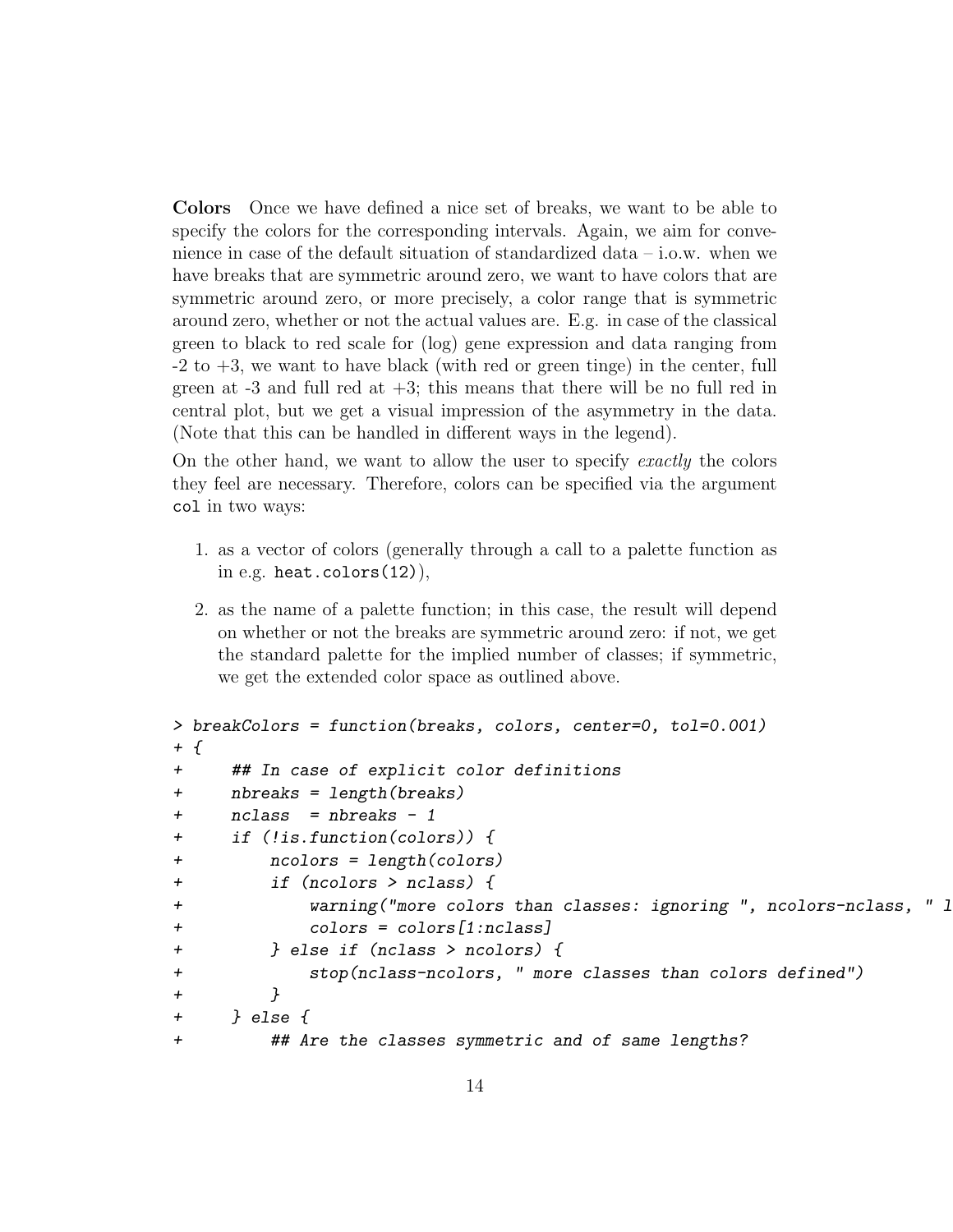```
+ clens = diff(breaks)
+ aclen = mean(clens)
+ if (aclen==0) stop("Dude, your breaks are seriously fucked up!")
+ relerr = max((clens-aclen)/aclen)
+ if ( (center %in% breaks) & (relerr < tol) ) { ## yes, symmetric
+ ndxcen = which(breaks==center)
+ kneg = ndxcen -1
+ kpos = nbreaks - ndxcen
+ kmax = max(kneg, kpos)
+ colors = colors(2*kmax)
+ if (kneg < kpos) {
+ colors = colors[ (kpos-kneg+1) : (2*kmax) ]
+ } else if (kneg > kpos) {
+ colors = colors[ 1 : (2*kmax - (kneg-kpos)) ]
+ }
+ } else { ## no, not symmetric
+ colors = colors(nclass)
+ }
+ }
+ colors
+ }
```
We also offer a re-implementation of the green to black to red scale that a) actually goes from green to red (instead of the wrong way round) and b) keeps a red or green tinge for the "black" colors left and right of zero (equal number of classes only). This is of course just an updated version of the old RGBColVec:

```
> g2r.colors = function(n=12, min.tinge = 0.33)
+ {
+ k \leq true(n/2)+ if (2 * k == n) {
+ g <- c(rev(seq(min.tinge, 1, length = k)), rep(0, k))
+ r \leftarrow c(\text{rep}(0, k), \text{seq}(\text{min.time}, 1, \text{length} = k))+ colvec <- rgb(
+ r, g, rep(0, 2 * k))
+ }
+ else {
```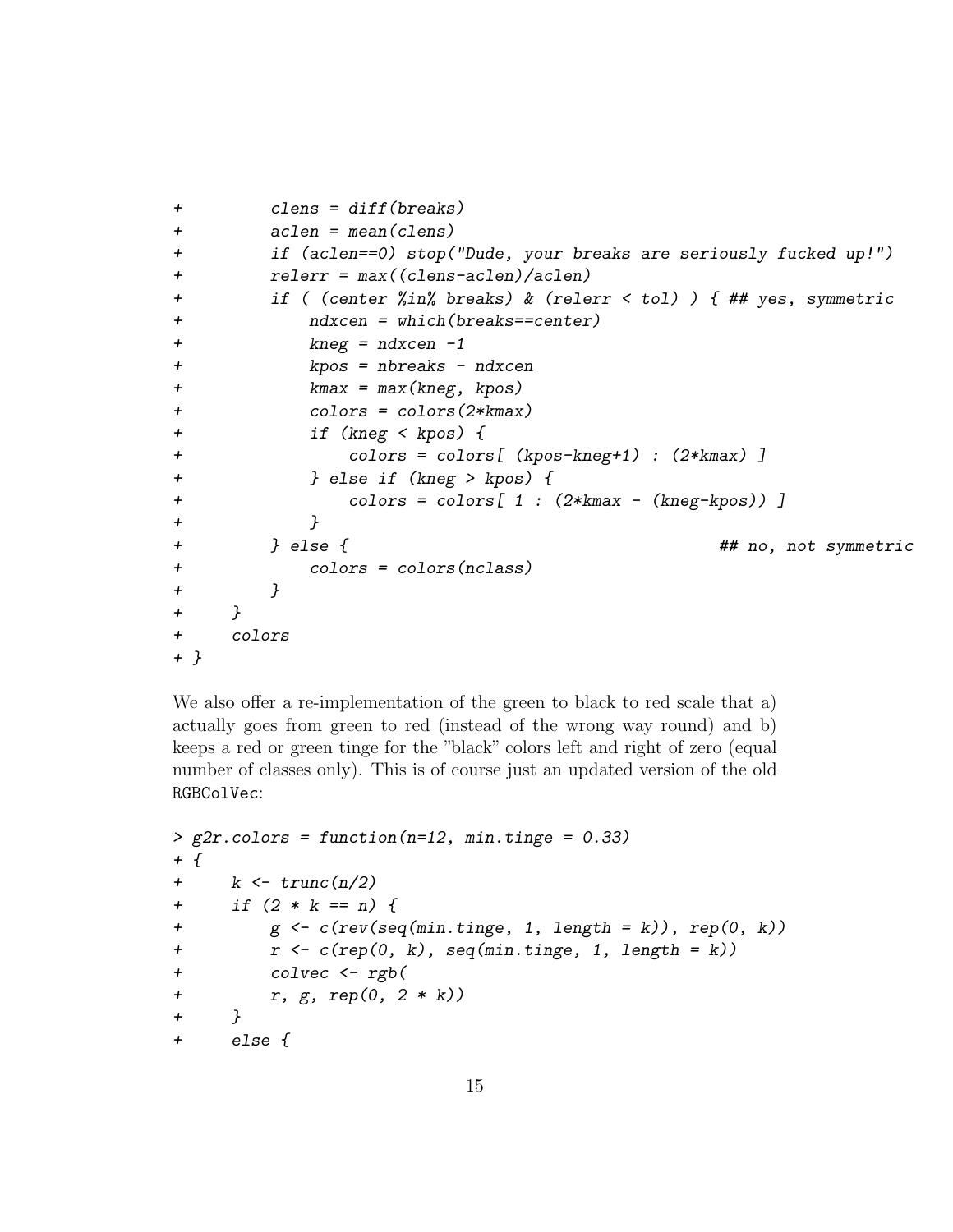```
+ g <- c(rev(seq(min.tinge, 1, length = k)), rep(0,
+ k + 1)+ r < -c(rep(0, k + 1)), seq(min.tinge, 1, length = k))
+ colvec \leftarrow rgb(r, g, rep(0, 2 * k + 1))
+ }
+ colvec
+ }
```
#### 1.5 Adding a legend

Here we have several options that could be considered (and may even be implemented one day):

- a simple strip with an axis, indicating the range of values and colors, as in the old heatmaps;
- a stack of colored rectangles, indicating the different colors, and giving the class limits (i.e. the size of the color rectangle is not proportional to the class width);
- some variant of the cool histogram legend they have in heatmap2.

```
> doLegend = function(breaks, col, side)
+ {
+ zval = ( breaks[-1] + breaks[-length(breaks)] ) / 2
+ z = matrix(zval, ncol=1)
+ if (side %in% c(1,3)) {
+ image(x=zval, y=1, z=z, xaxt="n", yaxt="n", col=col, breaks=breaks, x
+ } else {
+ image(x=1, y=zval, z=t(z), xaxt="n", yaxt="n", col=col, breaks=breaks,
+ }
+ axis(side, las=1)
+ }
```
#### 1.6 Pre-process annonation data frames

An annotation data frame should have either factors or numerical variables. This requires e.g. conversion of logical values, but also numerically coded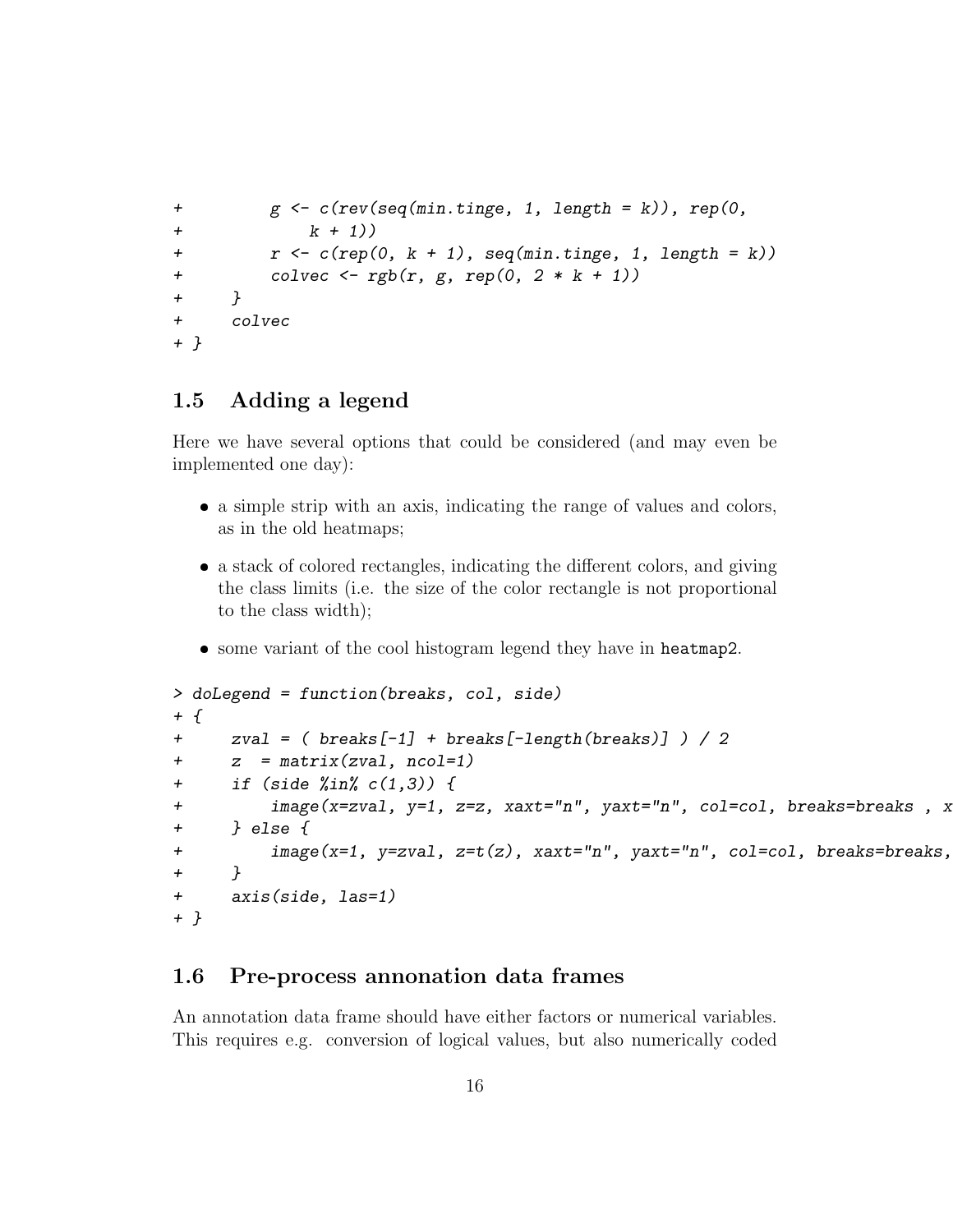factors (say  $0/1$ ). We take a leave from Frank Harrel's book and convert numerical variables with fewer than some c variables into factors.

The binary indicators are provided courtesy of model.matrix. The argument inclRef determines whether the reference level is included or not. I have also included a pass-through option asIs that only checks the argument whether it is a proper numerical matrix and returns it unchanged if ok.

```
> convAnnData = function(x, nval.fac=3, inclRef=TRUE, asIs=FALSE)
+ {
+ if (is.null(x)) return(NULL)
+ if (asIs) {
+ if (is.matrix(x) & is.numeric(x)) return(x)
+ else stop("argument x not a numerical matrix, asIs=TRUE does not work")
+ }
+
+ x = as.data-frame(x)+ if (!is.null(nval.fac) & nval.fac>0) doConv = TRUE
+ vv = \text{colnames}(x)+ for (v in vv) {
+ if (is.logical(x[,v])) {
+ x[, v] = factor(as.numeric(x[, v]))+ }
+ if (doConv & length(unique(x[is.finite(x[,v]),v])) <= nval.fac) {
+ X[y] = factor(X[y])+ }
+ }
+ ret = NULL
+ ivar = 0
+ for (v in vv) {
+ xx = x[, y]+ if (is.factor(xx)) {
+ nandx = is.na(xx)
+ if (length(unique(xx[!nandx])) > 1) {
+ naAction = attr(na.exclude(x[, v, drop=FALSE]), "na.action")
+ modMat = model.matrix(\tilde{r}xx-1)
+ if (!inclRef) modMat = modMat[, -1, drop=FALSE]
+ binvar = naresid(naAction, modMat)
+ colnames(binvar) = paste(v, "=", levels(xx)[if (!inclRef) -1 e
```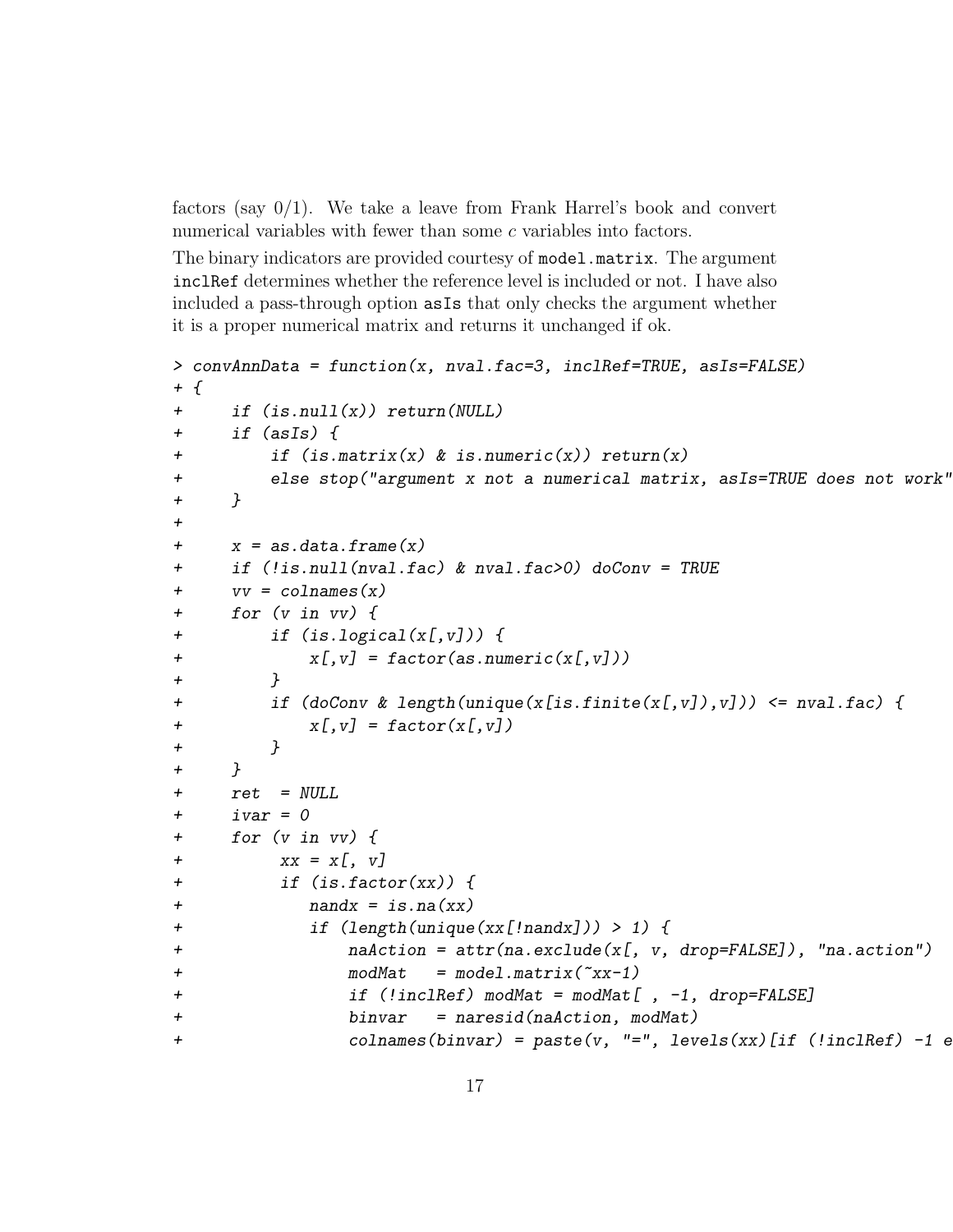```
+ } else {
+ nlev = length(levels(xx))
+ ilev = unique(as.numeric(xx[!nandx]))
+ if (length(ilev)==0) {
+ binvar = matrix(NA, nrow=length(xx), ncol=nlev)
+ } else {
+ binvar = matrix(0, nrow=length(xx), ncol=nlev)
+ binvar[, ilev] = 1
+ binvar[nandx, ] = NA
+ }
+ colnames(binvar) = paste(v, "=", levels(xx), sep="")
+ }
+ ret = cbind(ret, binvar)
+ ivar = ivar + ncol(binvar)
+ } else {
+ ret = cbind(ret, x[, v])+ ivar = ivar + 1
+ colnames(ret)[ivar] = v
+ }
+ }
+ ret
+ }
```
### 1.7 Cut a dendrogram

An annoying feature of the old version was that we were schlepping around the hclust and the dendrogram version of the same object, because the cut function for dendrograms does not return a nice clustering variable.

This is fairly straightforward, with an interesting complication: for an organically grown dendrogram, order.dendrogram returns the index of the leaves wrt to the original order of the underlying data, and we can use it to re-order in an intuitive manner. For dendrograms that result from cutting up such an organically grown dendrogram, this index remains unchanged: in other words, just looking at the sub-dendrogram, we only get the clustering for the leaves in the sub-tree, with the ordering pointing to a potentially much larger data set of unknown size. We could return a padded vector with lots of NAs, but here I just check and fail informatively when we encounter this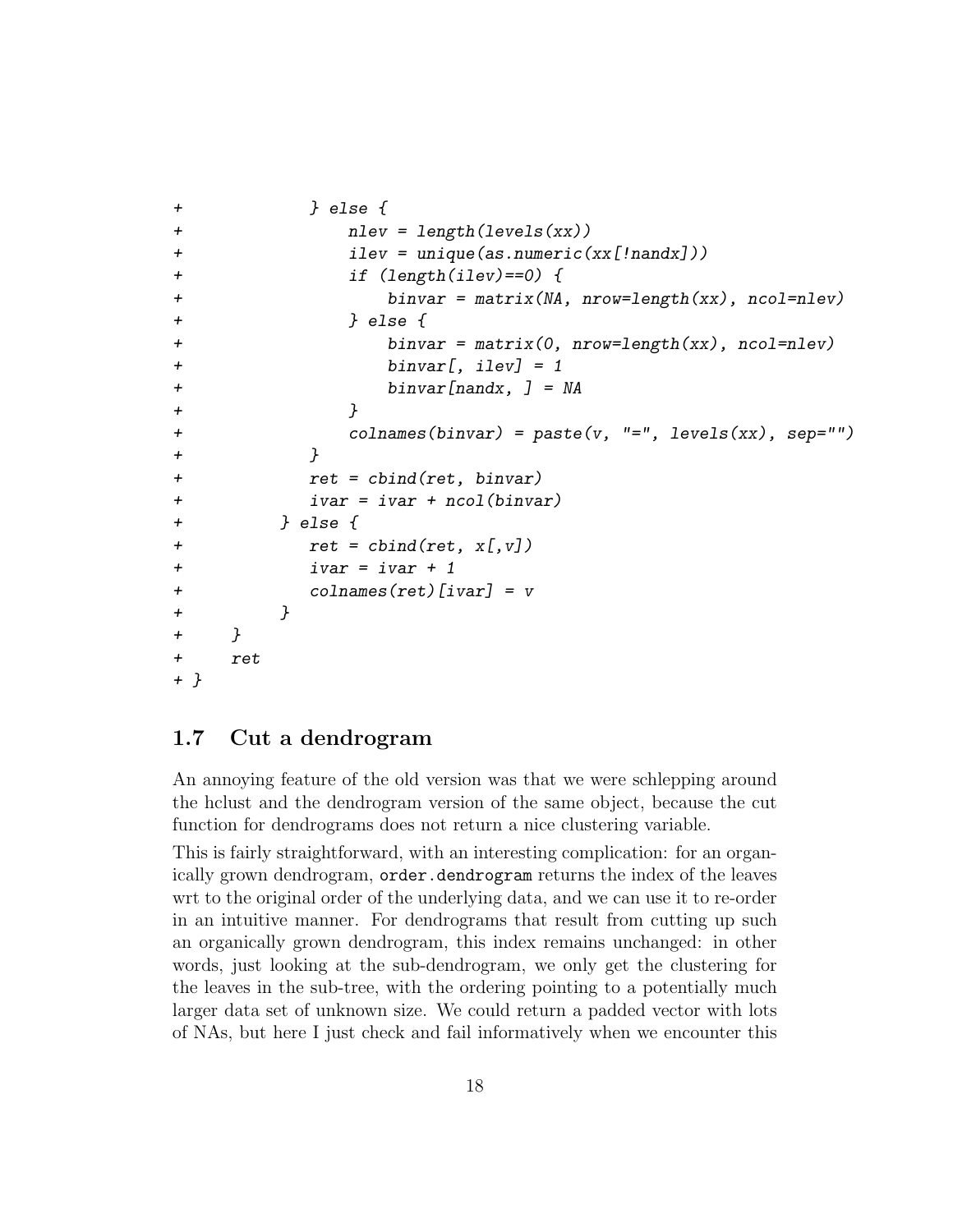situation.

```
> cutree.dendrogram = function(x, h)+ {
+ # Cut the tree, get the labels
+ \text{cutx} = \text{cut}(x, h)+ cutl = lapply(cutx$lower, getLeaves)
+ # Set up the cluster vector as seen in the plot
+ nclus = sapply(cutl, length)
+ ret = rep(1:length(nclus), nclus)
+ # Return cluster membership in the order of the original data, if possible
+ ord = order.dendrogram(x)
+ # Is the order a valid permutation of the data?
+ if (!all(sort(ord)==(1:length(ret)))) {
+ stop("dendrogram order does not match number of leaves - is this a sub
+ }
+ # Ok, proceed
+ ret[ord] = ret
+ ret = as.integer(factor(ret, levels=unique(ret))) # recode for order of cl
+ names(ret)[ord] = unlist(cutl)
+ ret
+ }
```
Note that since R version 2.13.0, there is a function as  $.$  hclust.dendrogram, so that we could just convert our dendrogram internally and use cutree. First of all, I don't like to force people to upgrade to the latest version just for one silly command, secondly, this combo does currently not deal correctly with the sub-tree situation either, but returns crap instead of failing. So maybe somwhere down the road. . .

A nice little helper-helper that traverses the dendrogram and returns the labels of the leaves. Note that a simple recursion would work as well for binary trees, but it fails for dendrograms with more than two branches (see examples in ?dendrogram for such a beast). So we sacrifice a bit of performance for (strictly speaking unnecessary) generality:

```
> getLeaves = function(x)
+ {
+ unlist(dendrapply(x, function(x) attr(x, "label")))
+ }
```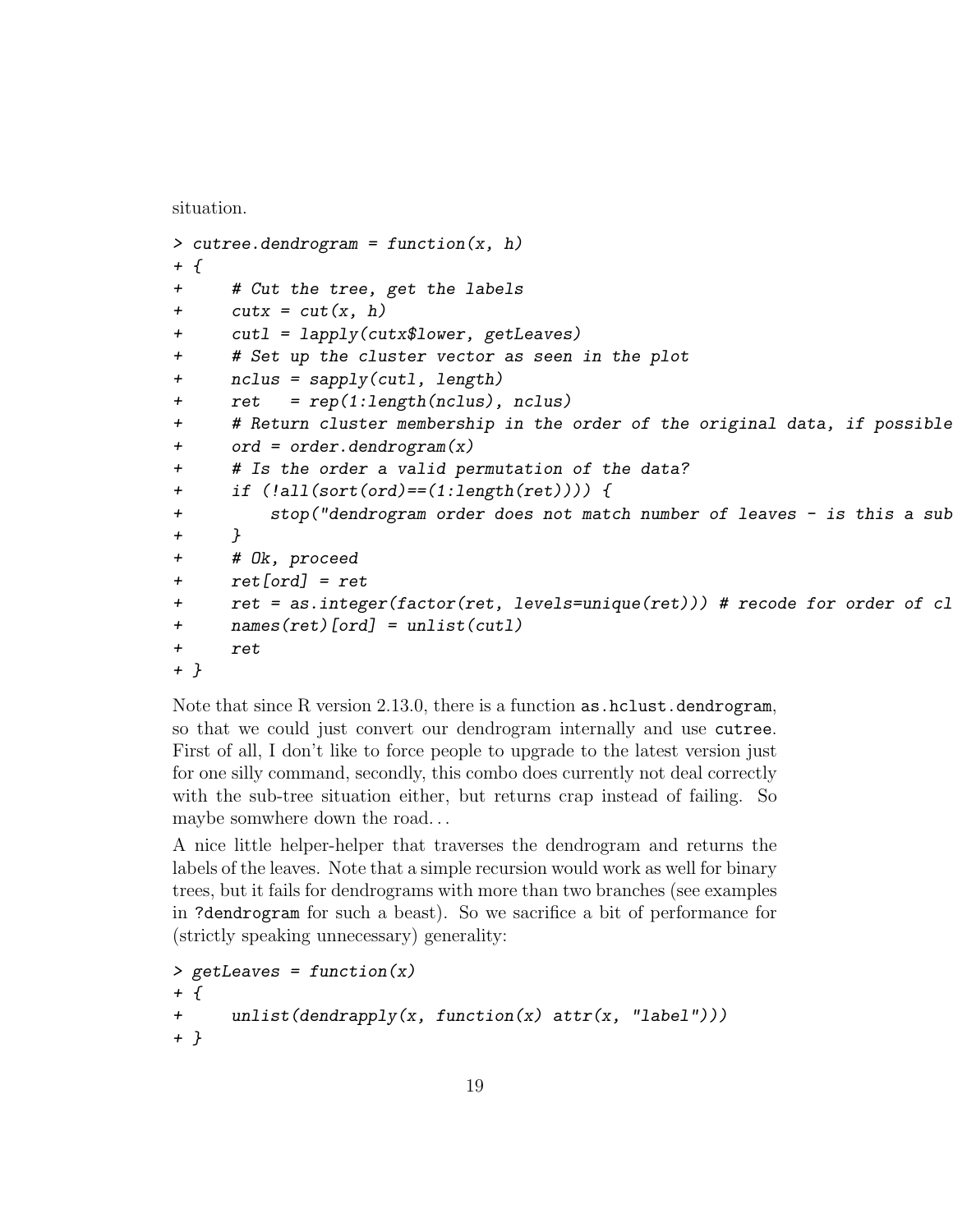#### 1.8 A reasonable print method

We have decided to stick with  $S3$  classes – if it's good enough for lattice graphics, it's definitely good enough for us, god bless them. Below a prototype for a showing a short description:

```
> print.annHeatmap = function(x, ...)+ {
+ cat("annotated Heatmap\ln \ln")
+ cat("Rows: "); show(x$dendrogram$Row$dendro)
+ cat("\t", if (is.null(x$annotation$Row$data)) 0 else ncol(x$annotation$Row
+ cat("Cols: "); show(x$dendrogram$Col$dendro)
+ cat("\t", if (is.null(x$annotation$Col$data)) 0 else ncol(x$annotation$Col
+ invisible(x)
+ }
```
### 1.9 From the previous version

These functions are copied from the old Heatplus, with little or no changes. Nice (?) colors for the different clusters:

```
> RainbowPastel = function (n, blanche=200, ...)
+ #
+ # Name: RainbowPastel
+ # Desc: constructs a rainbow clolr vector, but more pastelly
+ # Auth: Alexander.Ploner@mep.ki.se 030304
+ #
+ # Chng:
+ #
+
+ f+ cv = \text{rainbow}(n, \ldots)+ rgbcv = col2rgb(cv)
+ rgbcv = pmin(rgbcv+blanche, 255)
+ rgb(rgbcv[1,], rgbcv[2,], rgbcv[3, ], maxColorValue=255)
+ }
```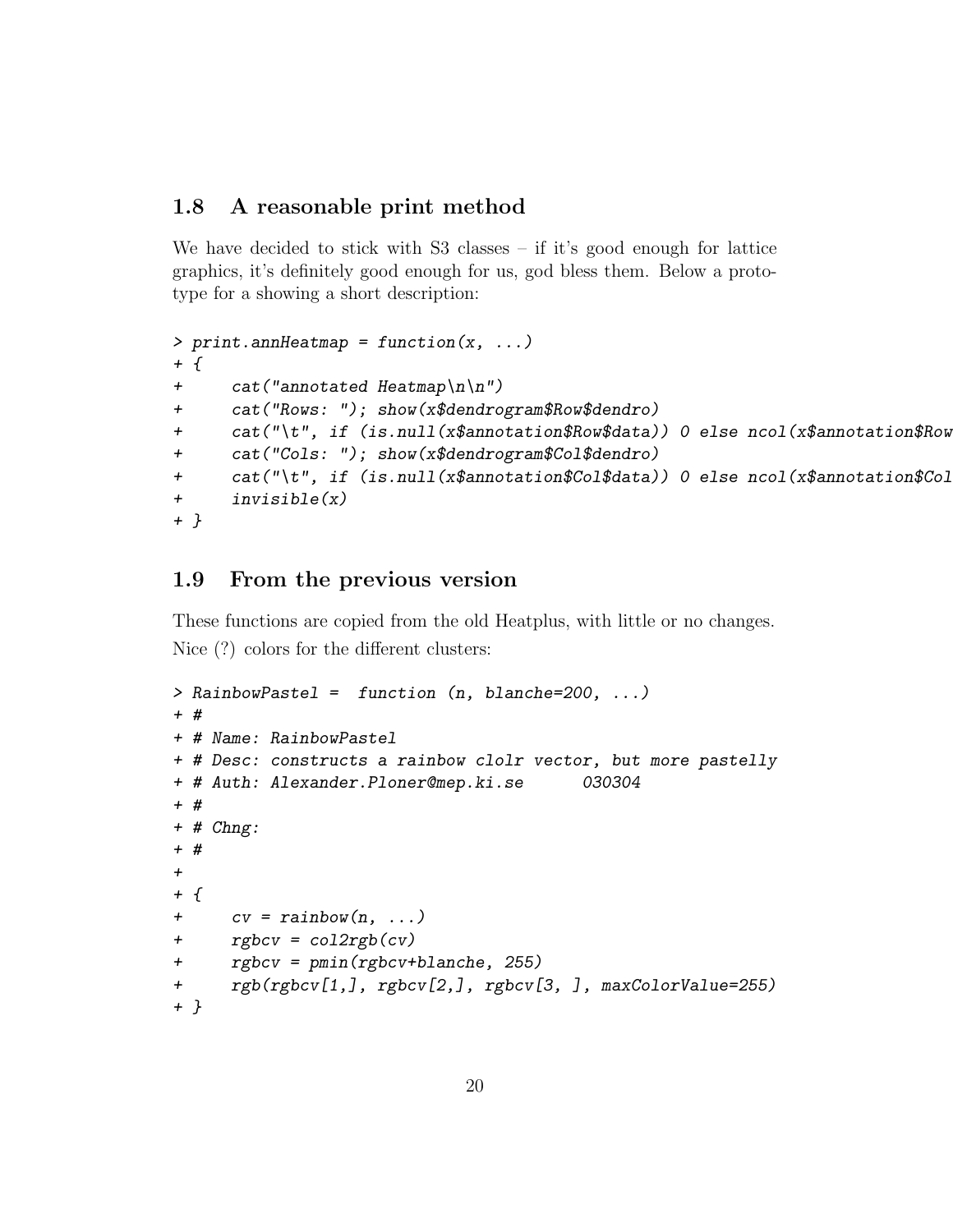Compared to the previous version, this one checks whether the propose cutting height is greater than the tree height (in which case it just plots the tree and moves on), and deals correctly with singleton clusters. Note that the treatment of singletons is not great, as it colors the corresponding branch all the way up to the specified cutting height, while non-singletons are only colored up to the fork; this will have to do for now, but is clearly a FIXME (technically, coloring already the trunk above the cut sounds feasible).

```
> cutplot.dendrogram = function(x, h, cluscol, leaflab= "none", horiz=FALSE, lwd
+ #
+ # Name: cutplot.dendrogram
+ # Desc: takes a dendrogram as described in library(mva), cuts it at level h,
+ # and plots the dendrogram with the resulting subtrees in different
+ # colors
+ # Auth: obviously based on plot.dendrogram in library(mva)
+ # modifications by Alexander.Ploner@meb.ki.se 211203
+ #
+ # Chng: 050204 AP
+ # changed environment(plot.hclust) to environment(as.dendrogram) to
+ # make it work with R 1.8.1
+ # 250304 AP added RainbowPastel() to make it consistent with picketplot
+ # 030306 AP slightly more elegant access of plotNode
+ # 220710 AP also for horizontal plots
+ # 120811 AP use edgePar instead of par() for col and lwd
+ #
+ f+ ## If there is no cutting, we plot and leave
+ if (missing(h) | is.null(h)) {
+ return(plot(x, leaflab=leaflab, horiz=horiz, edgePar=list(lwd=lwd), ...))
+ }
+ ## If cut height greater than tree, don't cut, complain and leave
+ treeheight = attr(x, "height")+ if (h >= treeheight) {
+ warning("cutting height greater than tree height ", treeheight, ": tre
+ return(plot(x, leaflab=leaflab, horiz=horiz, edgePar=list(lwd=lwd), ...
+ }
+
+ ## Some param processing
```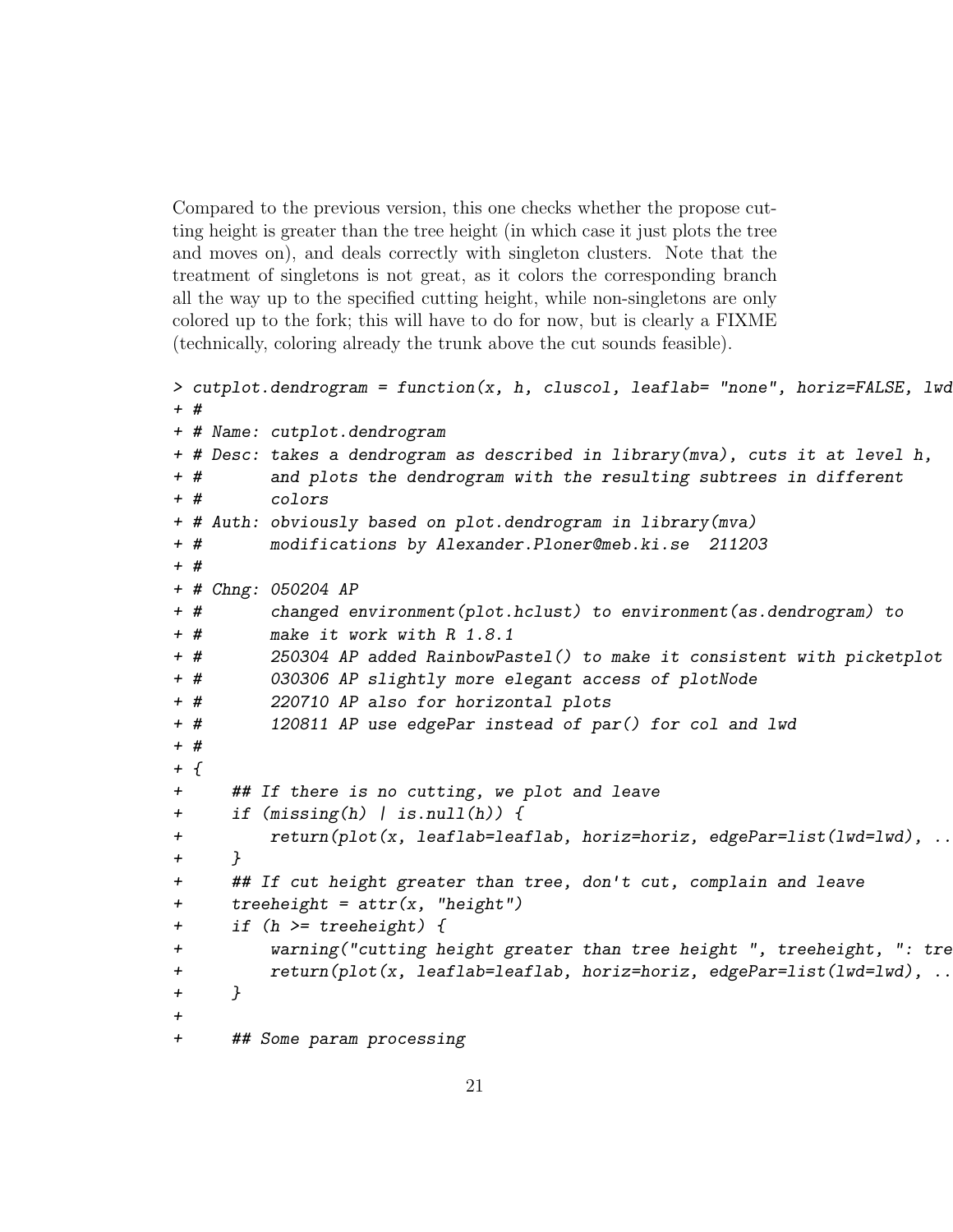```
+ if (missing(cluscol) | is.null(cluscol)) cluscol = RainbowPastel
+
+ # Not nice, but necessary
+ pn = stats:::plotNode
+
+ x = cut(x, h)+ plot(x[[1]], leaflab="none", horiz=horiz, edgePar=list(lwd=lwd), ...)
+
+ x = x[[2]]+ K = length(x)+ if (is.function(cluscol)) {
+ cluscol = cluscol(K)
+ }
+ left = 1+ for (k in 1:K) {
+ right = left + attr(x[[k]], "members") - 1+ if (left < right) { ## not a singleton cluster
+ pn(left, right, x[[k]], type="rectangular", center=FALSE,
+ leaflab=leaflab, nodePar=NULL, edgePar=list(lwd=lwd, col=clus
+ } else if (left == right) { ## singleton cluster
+ if (!horiz) {
+ segments(left, 0, left, h, lwd=lwd, col=cluscol[k])
+ } else {
+ segments(0, left, h, left, lwd=lwd, col=cluscol[k])
+ }
+ } else stop("this totally should not have happened")
+ left = right + 1
+ }
+
+ }
```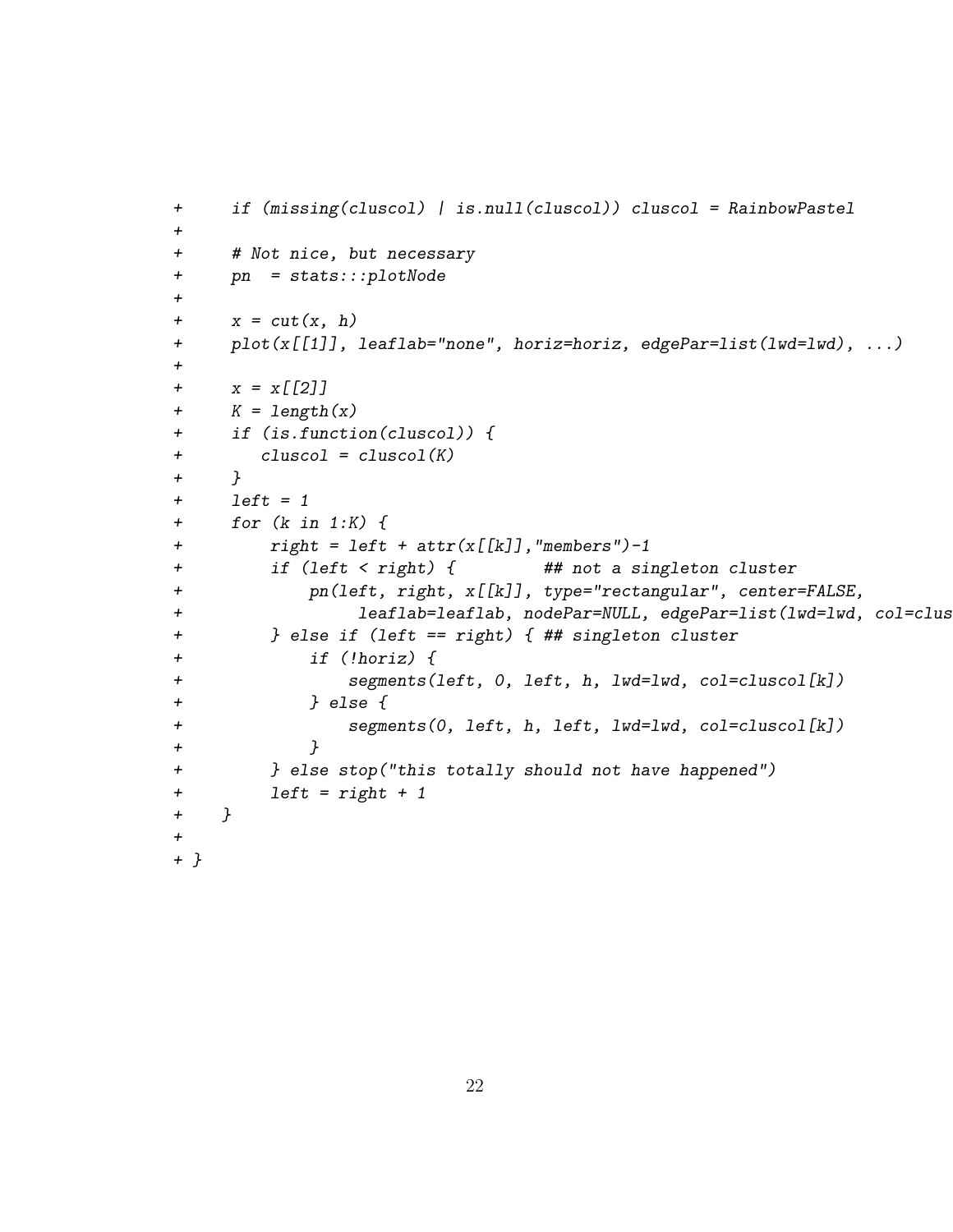## 2 Working functions

#### 2.1 Generating function

This is the actual workhorse underlying the different functions for generating standard plots. It allows any combination of row and column dendrograms and annotations, and has a consistent, if not very friendly interface, based on lists within lists, as described above. The point of this function is to offer an expert access to the bells and whistles in a sane manner; the casual user will prefer one of the wrapping functions creating e.g. a standard annotated heatmap with column annotation and without row dendrogram.

```
> annHeatmap2 = function(x, dendrogram, annotation, cluster, labels, scale=c("ro
+ #
+ # Name: annHeatmap2
+ # Desc: a (possibly doubly) annotated heatmap
+ # Auth: Alexander.Ploner@ki.se 2010-07-12
+ #
+ # Chng:
+ #
+ {
+ ## Process arguments
+ if (!is.matrix(x) | !is.numeric(x)) stop("x must be a numeric matrix")
+ nc = ncol(x); nr = nrow(x)+ if (nc < 2 | nr < 2) stop("x must have at least two rows/columns")
+
+ ## Process the different lists: dendrogram, cluster, annotation
+ ## See lattice:::xyplot.formula, modifyLists, lattice:::construct.scales
+ def = list(clustfun=hclust, distfun=dist, status="yes", lwd=3, dendro=NULL)
+ dendrogram = extractArg(dendrogram, def)
+ def = list(data=NULL, control=picketPlotControl(), asIs=FALSE, inclRef=TRU
+ annotation = extractArg(annotation, def)
+ def = list(cuth=NULL, grp=NULL, label=NULL, col=RainbowPastel)
+ cluster = extractArg(cluster, def)
+ def = list(cex=NULL, nrow=3, side=NULL, labels=NULL)
+ labels = extractArg(labels, def)
+
+ ## Check values for the different lists
```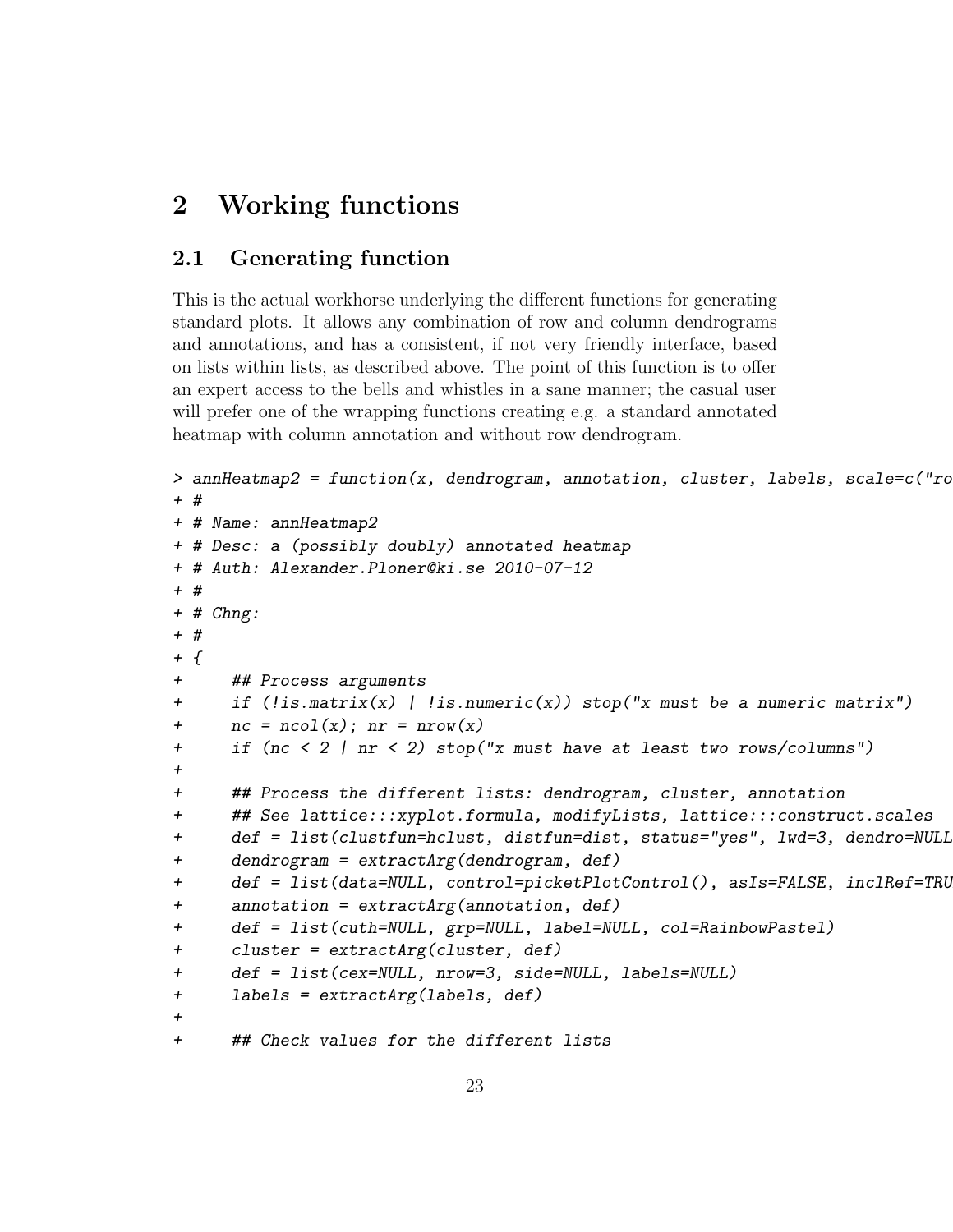```
+
+
+ ## Generate the layout: TRUE means default, FALSE means none
+ ## Otherwise, integer 1-4 indicates side
+ if (is.logical(legend)) {
+ if (legend) leg = NULL else leg = 0
+ } else {
+ if (!(legend %in% 1:4)) stop("invalid value for legend: ", legend)
+ else leg=legend
+ }
+ layout = heatmapLayout(dendrogram, annotation, leg.side=leg)
+
+ ## Copy the data for display, scale as required
+ x2 = x+ scale = match.arg(scale)
+ if (scale == "row") {
+ x2 = sweep(x2, 1, rowMeans(x, na.rm = TRUE))+ sd = apply(x2, 1, sd, na.rm = TRUE)+ x2 = sweep(x2, 1, sd, "/")+ }
+ else if (scale == "column") {
+ x2 = sweep(x2, 2, colMeans(x, na.rm = TRUE))+ sd = apply(x2, 2, sd, na.rm = TRUE)
+ x2 = sweep(x2, 2, sd, "/")+ }
+
+ ## Construct the breaks and colors for display
+ breaks = niceBreaks(range(x2, na.rm=TRUE), breaks)
+ col = breakColors(breaks, col)
+
+ ## Generate the dendrograms, if required; re-indexes in any cases
+ ## We could put some sanity checks on the dendrograms in the else-branches
+ ## FIXME: store the names of the functions, not the functions in the object
+ dendrogram$Row = within(dendrogram$Row,
+ if (!inherits(dendro, "dendrogram")) {
+ dendro = clustfun(distfun(x))
+ dendro = reorder(as.dendrogram(dendro), rowMeans(x, na.rm=TRUE))
+ }
```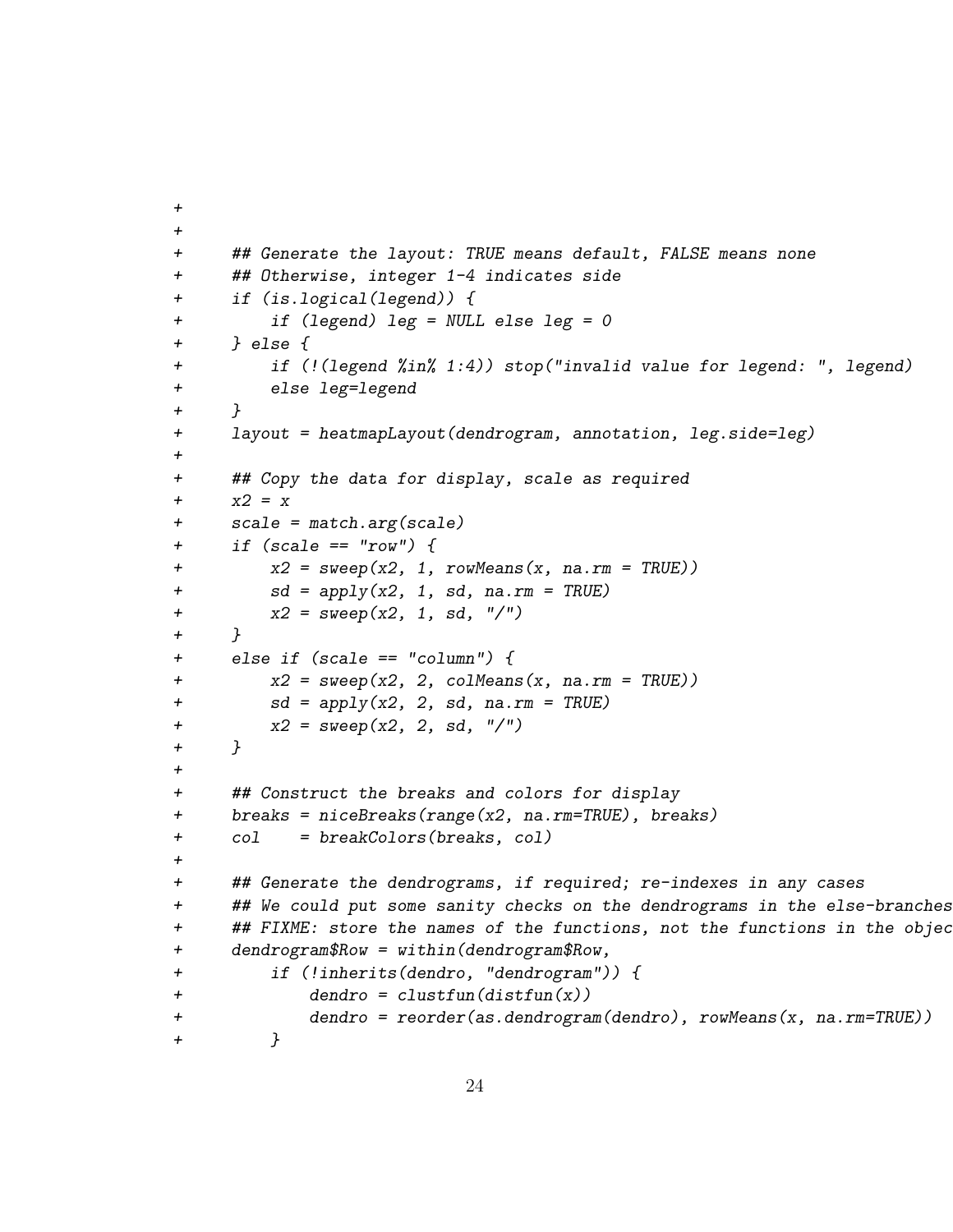```
+ )
+ dendrogram$Col = within(dendrogram$Col,
+ if (!inherits(dendro, "dendrogram")) {
+ dendro = \text{cluster}(distribution(t(x)))+ dendro = reorder(as.dendrogram(dendro), colMeans(x, na.rm=TRUE))
+ }
+ )
+ ## Reorder the display data to agree with the dendrograms, if required
+ rowInd = with(dendrogram$Row, if (status!="no") order.dendrogram(dendro) e
+ colInd = with(dendrogram$Col, if (status!="no") order.dendrogram(dendro) e
+ x2 = x2[rowInd, colInd]
+
+ ## Set the defaults for the sample/variable labels
+ labels$Row = within(labels$Row, {
+ if (is.null(cex)) cex = 0.2 + 1/log10(nr)+ if (is.null(side)) side = if (is.null(annotation$Row$data)) 4 else 2
+ if (is.null(labels)) labels = rownames(x2)
+ })
+ labels$Col = within(labels$Col, {
+ if (is.null(cex)) cex = 0.2 + 1/log10(nc)+ if (is.null(side)) side = if (is.null(annotation$Col$data)) 1 else 3
+ if (is.null(labels)) labels = colnames(x2)
+ })
+
+ ## Generate the clustering, if required (cut, or resort the cluster var)
+ ## FIXME: does not deal with pre-defined grp form outside
+ cluster$Row = within(cluster$Row,
+ if (!is.null(cuth) && (cuth > 0)) {
+ grp = cutree.dendrogram(dendrogram$Row$dendro, cuth)[rowInd]
+ })
+ cluster$Col = within(cluster$Col,
+ if (!is.null(cuth) && (cuth > 0)) {
+ grp = cutree.dendrogram(dendrogram$Col$dendro, cuth)[colInd]
+ })
+
+ ## Process the annotation data frames (factor/numeric, re-sort?)
+ annotation$Row = within(annotation$Row, {
+ data = convAnnData(data, asIs=asIs, inclRef=inclRef)
```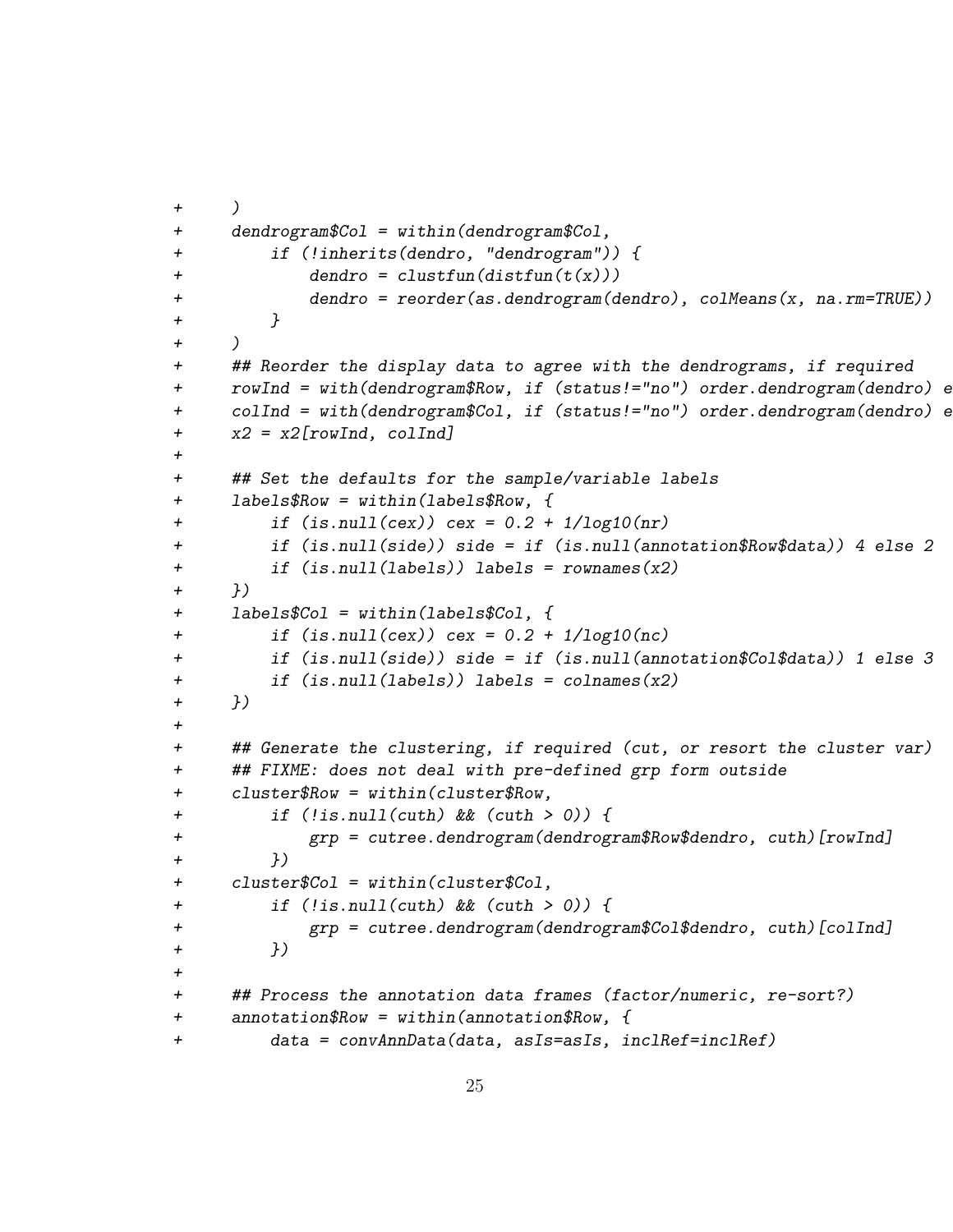```
+ })
+ annotation$Col = within(annotation$Col, {
+ data = convAnnData(data, asIs=asIs, inclRef=inclRef)
+ })
+
+
+ ## Generate the new object
+
+ ## print, return invisibly
+ ret = list(data=list(x=x, x2=x2, rowInd=rowInd, colInd=colInd, breaks=brean =+ class(ret) = "annHeatmap"
+ ret
+
+ }
```
### 2.2 Plotting function

This function takes the annHeatmap object generated from the user input and plots as required.

```
> plot. annHeatmap = function(x, widths, heights, ...)
+ f+ ## If there are cluster labels on either axis, we reserve space for them
+ doRClusLab = !is.null(x$cluster$Row$label)
+ doCClusLab = !is.null(x$cluster$Col$label)
+ omar = rep(0, 4)+ if (doRClusLab) omar[1] = 2
+ if (doCClusLab) omar[4] = 2
+ par(oma=omar)
+ ## Set up the layout
+ if (!missing(widths)) x$layout$width = widths
+ if (!missing(heights)) x$layout$height = heights
+ with(x$layout, layout(plot, width, height, respect=TRUE))
+
+ ## Plot the central image, making space for labels, if required
+ nc = ncol(x$data$x2); nr = nrow(x$data$x2)+ doRlab = !is.null(x$labels$Row$labels)
```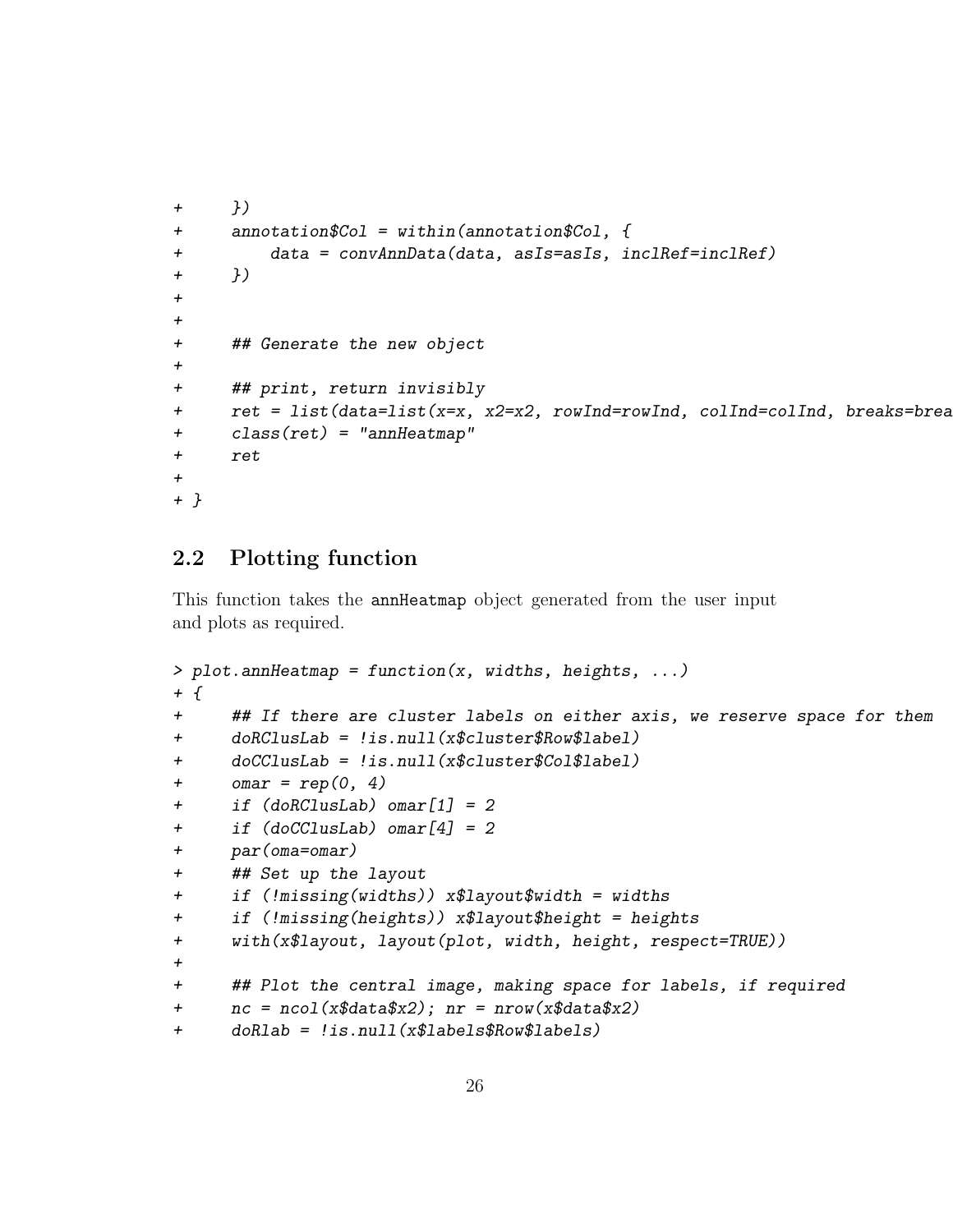```
+ doClab = !is.null(x$labels$Col$labels)
+ mmar = c(1, 0, 0, 2)+ if (doRlab) mmar[x$labels$Row$side] = x$labels$Row$nrow
+ if (doClab) mmar[x$labels$Col$side] = x$labels$Col$nrow
+ with(x$data, {
+ par(mar=mmar)
+ image(1:nc, 1:nr, t(x2), axes = FALSE, xlim = c(0.5, n_c + 0.5), ylim =
+ })
+ with (x$labels, {
+ if (doRlab) axis(Row$side, 1:nr, las = 2, line = -0.5, tick = 0, label
+ if (doClab) axis(Col$side, 1:nc, las = 2, line = -0.5, tick = 0, label
+ })
+
+ ## Plot the column/row dendrograms, as required
+ with(x$dendrogram$Col,
+ if (status=="yes") {
+ par(mar=c(0, mmar[2], 3, mmar[4]))
+ cutplot.dendrogram(dendro, h=x$cluster$Col$cuth, cluscol=x$cluster
+ })
+ with(x$dendrogram$Row,
+ if (status=="yes") {
+ par(mar=c(mmar[1], 3, mmar[3], 0))
+ cutplot.dendrogram(dendro, h=x$cluster$Row$cuth, cluscol=x$cluster
+ })
+
+ ## Plot the column/row annotation data, as required
+ if (!is.null(x$annotation$Col$data)) {
+ par(mar=c(1, mmar[2], 0, mmar[4]), xaxs="i", yaxs="i")
+ picketPlot(x$annotation$Col$data[x$data$colInd, ,drop=FALSE],
+ grp=x\$cluster\$Col\$grp, grplabel=x\$cluster\$Col\$label, grpcol=x\$cluster\$Col+ control=x$annotation$Col$control, asIs=TRUE)
+ }
+ if (!is.null(x$annotation$Row$data)) {
+ par(mar=c(mmar[1], 0, mmar[3], 1), xaxs="i", yaxs="i")
+ picketPlot(x$annotation$Row$data[x$data$rowInd, ,drop=FALSE],
+ grp=x$cluster$Row$grp, grplabel=x$cluster$Row$10224\text{cm}++ control=x$annotation$Row$control, asIs=TRUE, horizontal=FALSE)
+ }
```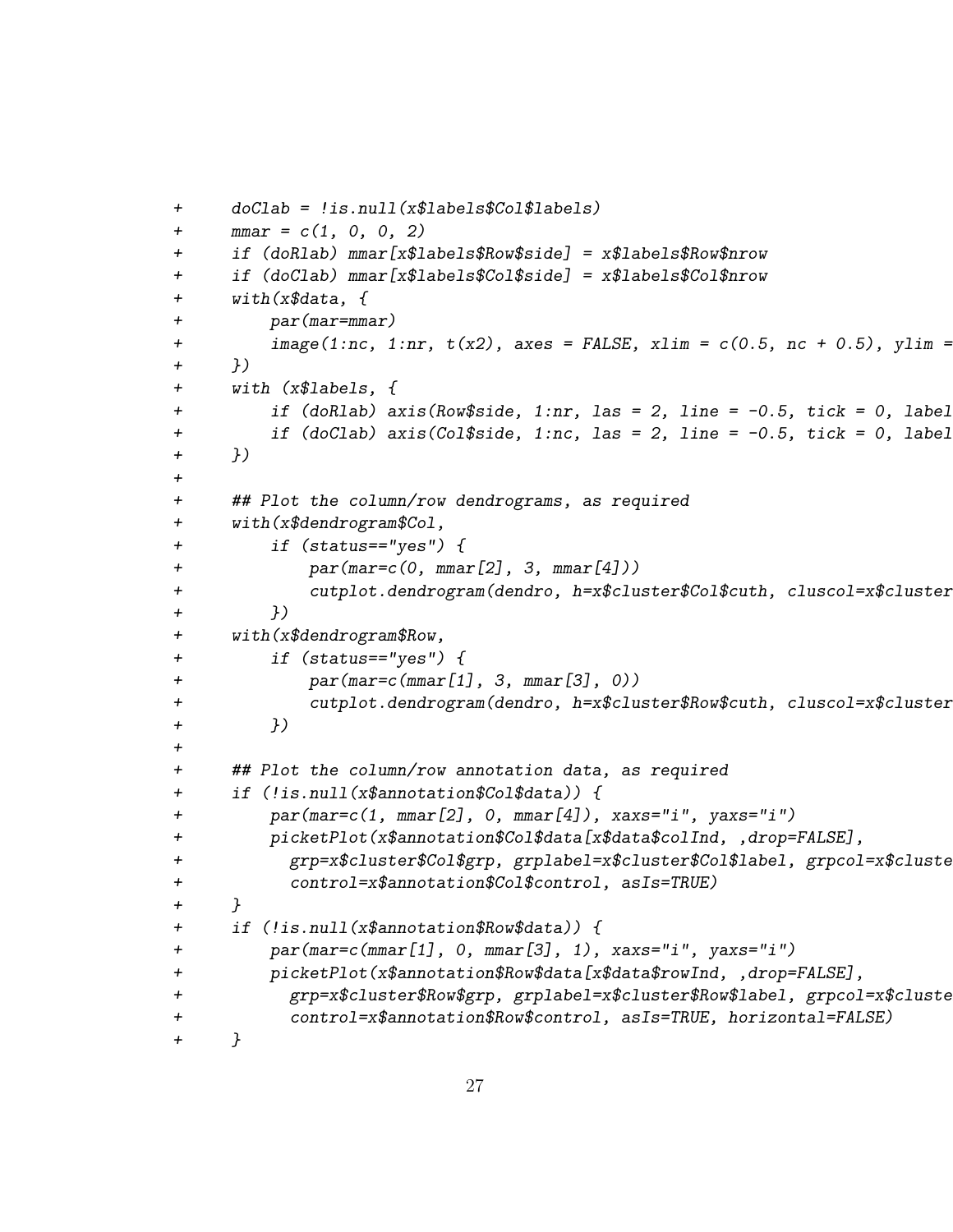```
+
+ ## Plot a legend, as required
+ if (x$legend) {
+ if (x$layout$legend.side %in% c(1,3)) {
+ par(mar=c(2, mmar[2]+2, 2, mmar[4]+2))
+ } else {
+ par(mar=c(mmar[1]+2, 2, mmar[3]+2, 2))
+ }
+ doLegend(x$data$breaks, col=x$data$col, x$layout$legend.side)
+ }
+
+ invisible(x)
+
+ }
```
FIXME: This terminates currently ungracefully if the dimension of the annotation frame does not match the dimension of the data; some kind of check is required, either in the generating function or here where we try to plot.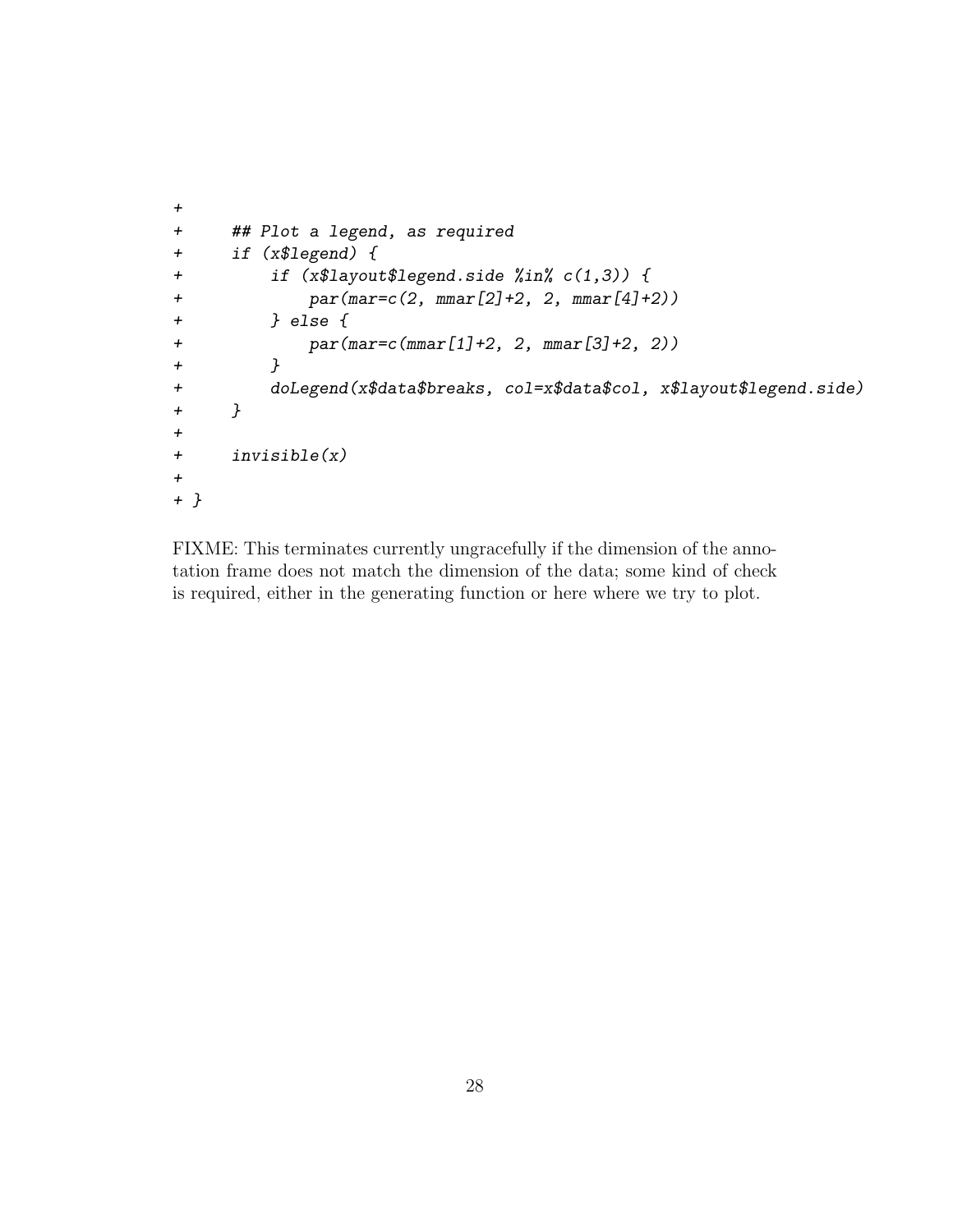## 3 Wrapping functions

#### 3.1 Generic methods

We define a set of standard for invocations for S3 classes.

```
> regHeatmap = function(x, ...) UseMethod("regHeatmap")
> annHeatmap = function(x, ...) UseMethod("annHeatmap")
```
#### 3.2 Default standard heatmap

We plot a standard heatmap without annotation:

```
> regHeatmap.default = function(x, dendrogram=list(clustfun=hclust, distfun=dist
+ {
+ ret = annHeatmap2(x, dendrogram=dendrogram, annotation=NULL, cluster=NULL,
+ ret
+ }
```
#### 3.3 Default standard annotated heatmap

We plot a standard annotated heatmap (annotated columns, no row dendrogram):

```
> annHeatmap.default = function(x, annotation, dendrogram=list(clustfun=hclust,
+ {
+ ret = annHeatmap2(x, dendrogram=dendrogram, annotation=list(Col=list(data=
+ ret
+ }
```
FIXME: The glaring disdavantage is that while this makes specification of the annotation slightly simpler, it does not allow to specify e.g. inclRef.

#### 3.4 Annotated heatmap for ExpressionSet

```
> annHeatmap.ExpressionSet =function(x, ...)
+ f
```